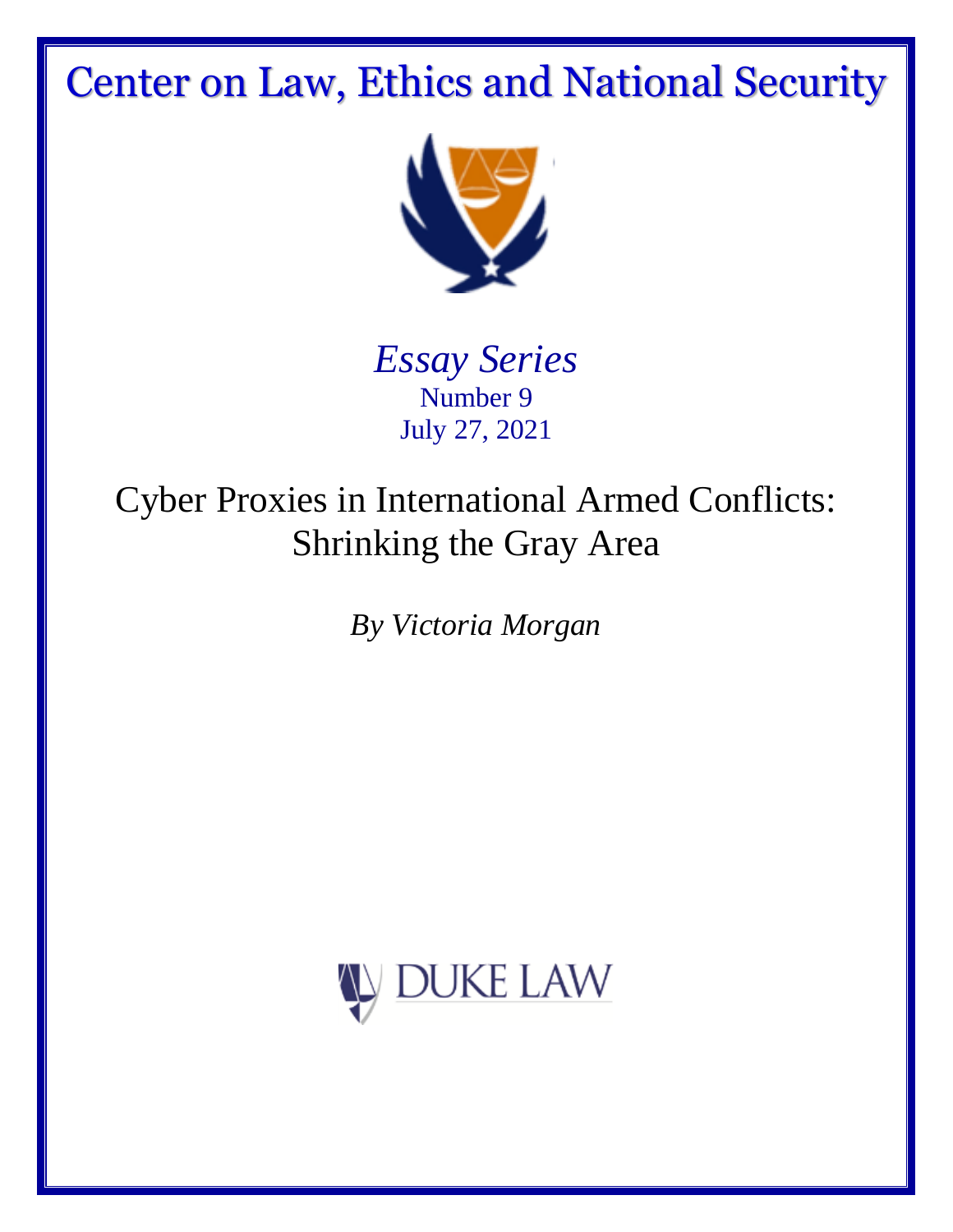# CYBER PROXIES IN INTERNATIONAL ARMED CONFLICTS:

# SHRINKING THE GRAY AREA

#### VICTORIA MORGAN\*

#### **INTRODUCTION**

Modern audiences can't get enough of the gun-for-hire archetype. Scattered across books, movies, television shows, and video games, mercenaries<sup>1</sup> often face "heartpounding" and "deadly" drama.<sup>2</sup> And yet, they maintain an air of "coolness."<sup>3</sup> The mercenary character tends to possess one of two personalities. Sylvester Stallone's Barney Ross-type fighter who acts out of loyalty and "an actual moral compass."<sup>4</sup> Or, Antonio Banderas's Miguel Bain-type antihero who does "whatever it takes to get a job done."<sup>5</sup>

Similar to popular culture's dichotomous portrayal of mercenaries, academics have split into two cohorts. Some condemn hired guns as contributing to a "dark and distasteful" trade,<sup>6</sup> while others appreciate them as "vital actors in promoting not only the interests of states, but also humanitarianism worldwide."<sup>7</sup> In his book *The Prince*, Machiavelli famously adopts the former view.<sup>8</sup> He denounces mercenaries as "disu-

<sup>\*</sup>Duke University School of Law, J.D., expected May 2022. A big thank you to Major General Charles J. Dunlap, Jr. USAF (Ret.) for his guidance and support.

<sup>1.</sup> The term "mercenary" has been used throughout this article to describe any professional soldier hired to serve in an armed conflict. This definition strays from the strict definition of "mercenary" proposed in Article 47.1 of 1977 Additional Protocol I. *See infra* text accompanying notes 193–98. Experts have continued to use the more traditional, layperson-friendly definition of "mercenary" as an umbrella term, regardless of the Additional Protocol I definition. *See generally* TIM MAURER, CYBER MERCENARIES: THE STATE, HACKERS, AND POWER (2018) (using the term "mercenary" throughout the book to apply to any professional soldier hired to serve in an armed conflict); SEAN MCFATE, THE NEW RULES OF WAR: VICTORY IN THE AGE OF DURABLE DISORDER (2019) (same).

<sup>2.</sup> *See* Elijah Watson, *A Definitive Breakdown of "The Expendables" Members*, COMPLEX (Aug. 4, 2014), https://www.complex.com/pop-culture/2014/08/a-definitive-breakdown-of-the-expendables-members/barneyross-sylvester-stallone (describing Sylvester Stallone's character in *The Expendables*).

<sup>3.</sup> *Id.*

<sup>4.</sup> *See* Patrick Sessoms, *The Top 10 Best Movie Mercenaries*, STARS & POPCORN (May 14, 2020), http://starsandpopcorn.com/best-movie-mercenaries/2/ (listing Tyler Rake from *Extraction* as the second best movie mercenary of all time and noting he struggles "with reconciling exactly what kind of man he is" but ultimately "keeps his moral compass"); *Characters / The Expendables*, TV TROPES, https://tvtropes.org/pmwiki/pmwiki.php/Characters/TheExpendables (Apr. 20, 2021, 9:22 PM) (describing the mercenary team in *The Expendables* as being "devoted to each other" even though their occupation has "moral boundaries").

<sup>5.</sup> *See Characters / The Expendables*, *supra* note 3; Derek Draven, *The 10 Coolest Mercenaries for Hire in Action Movies, Ranked*, SCREENRANT (Dec. 5, 2020), https://screenrant.com/coolest-movie-mercenariesranked/ (noting Antonio Banderas's character as a "ruthless" assassin "who exudes a dark charm").

<sup>6.</sup> JAMES PATTISON, THE MORALITY OF PRIVATE WAR: THE CHALLENGE OF PRIVATE MILITARY AND SECURITY COMPANIES 3 (2014).

<sup>7.</sup> *Id.*

<sup>8.</sup> MCFATE, *supra* note 1, at 123.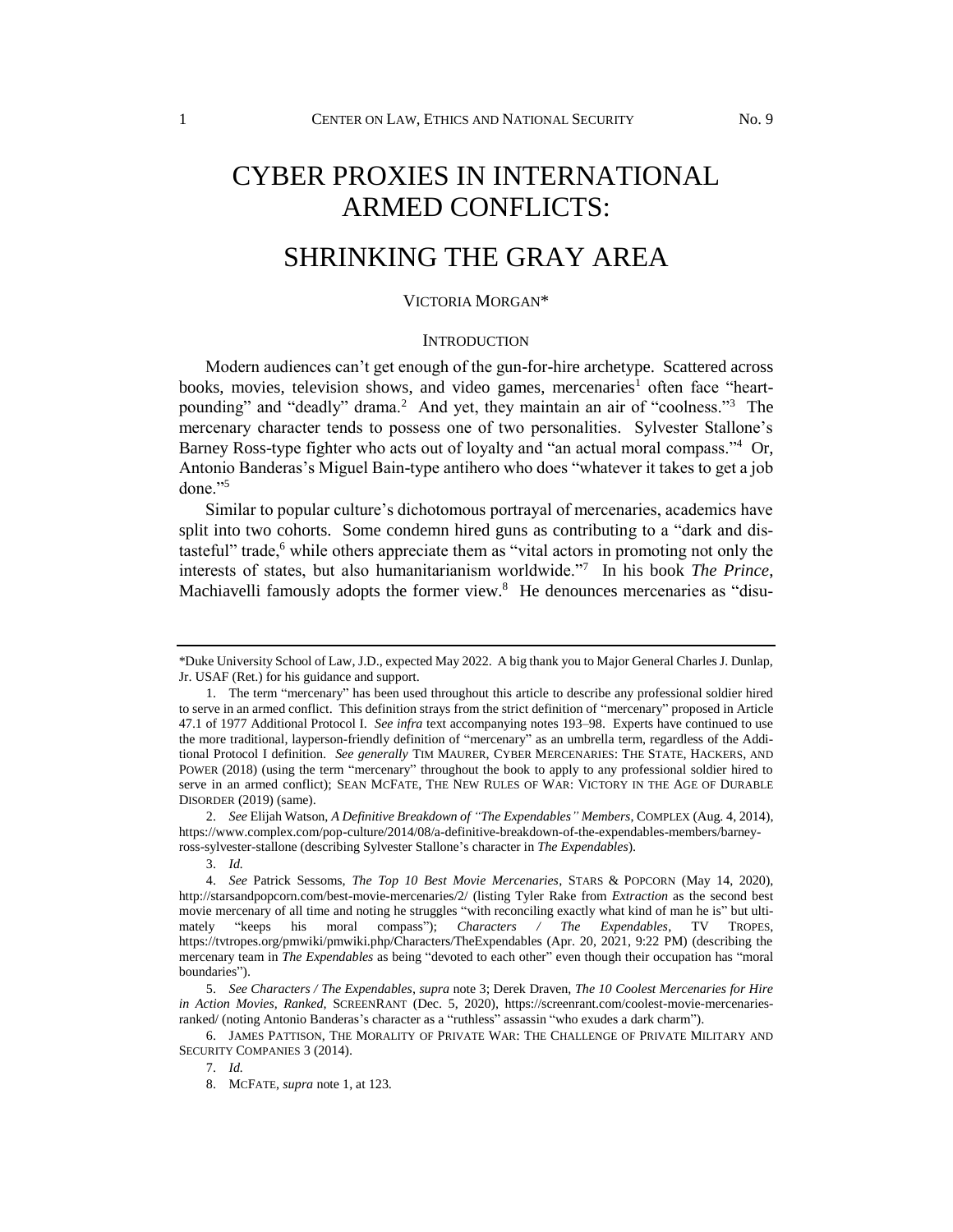nited, ambitious, without discipline, unfaithful; gallant among friends, vile among enemies; no fear of God, no faith with men."<sup>9</sup> This outlook seeps into the modern dictionary definition of "mercenary," which refers to "a person whose actions are motivated primarily by personal gain, often at the *expense of ethics*."<sup>10</sup>

Historically, mercenaries have turned on their employers, installed themselves as rulers, and committed human rights abuses.<sup>11</sup> During a particularly publicized event in 2007, employees of Blackwater—a private military and security company (PMSC) opened fire on civilians in central Baghdad, killing seventeen.<sup>12</sup> Since then, Blackwater has twice changed its name and has attempted to rebrand as "a new company" that clients will find "boring."<sup>13</sup>

In the other cohort, some scholars reject the all-negative view of mercenaries. Sean McFate—a former paratrooper, turned private contractor, turned professor—labels Machiavelli's cynical view of mercenaries as "bunk."<sup>14</sup> He notes that at the time of Machiavelli's disparaging words, mercenaries were thought to participate in an "honorable" and "legitimate trade," often the "main instrument of war."<sup>15</sup> And in McFate's own experience, "[t]he line between soldier and mercenary is hazier than most think."<sup>16</sup> He points out that some contractors refuse jobs on "political grounds."<sup>17</sup> For example, some PMSCs deny money from Iran, China, and Russia: "America's enemies are their enemies."<sup>18</sup> McFate also suggests that in most militaries, reenlisting for monetary reasons is a "common" practice, and thus "every soldier has a little mercenary in him."<sup>19</sup>

If scholars cannot decide whether hired guns are "honorable" or "distasteful," how can they agree on the laws governing them? This article will suggest that the worst response to this question is to leave the legal landscape inconsistent and unclear. And yet, that is the situation in which we find ourselves. The law is particularly murky in the context of cyber. Thus, with the goal of clarifying the law of armed conflict as it pertains to cyber, this article will apply the principle of distinction to real world examples of cyber groups. The article will wade through the vast amounts of legal gray area and suggest the best paths forward. Ultimately, the article will suggest that although we do not need *new rules*, the current law of armed conflict must be *interpreted differently* when applied to cyber operations than when applied to traditional, kinetic warfare.

<sup>9.</sup> *Id.*

<sup>10.</sup> *Oxford English Dictionary*, https://www.oed.com/view/Entry/116635?redirectedFrom=mercenary#eid (last visited Apr. 25, 2021).

<sup>11.</sup> MCFATE, *supra* note 1, at 156; Khalid Elhassan, *A Countdown of History's 16 Most Influential and Formidable Mercenaries*, HISTORY COLLECTION (Oct. 20, 2018), https://historycollection.com/a-countdown-ofhistorys-16-most-influential-and-formidable-mercenaries/15/; *see also* FINABEL, THE ARMY OF TOMORROW: PRIVATE MILITARY AND SECURITY COMPANIES' CONTRIBUTION TO THE MILITARY AND SECURITY LANDSCAPE 4 (2019) ("In the past, mercenaries were considered a moral disgrace and their use was often compared to the practice of slavery, as it was perceived as another form of trade in human lives.").

<sup>12.</sup> Laura Reddy, *Blackwater Renames Itself, and Wants to Go Back to Iraq*, ABC NEWS (Dec. 12, 2011, 4:15 PM), https://abcnews.go.com/Blotter/blackwater-renames/story?id=15140210.

<sup>13.</sup> *Id.*

<sup>14.</sup> MCFATE, *supra* note 1, at 123.

<sup>15.</sup> *Id.* at 124–25.

<sup>16.</sup> *Id.* at 125.

<sup>17.</sup> *Id.*

<sup>18.</sup> *Id.*

<sup>19.</sup> *Id.* at 124–25.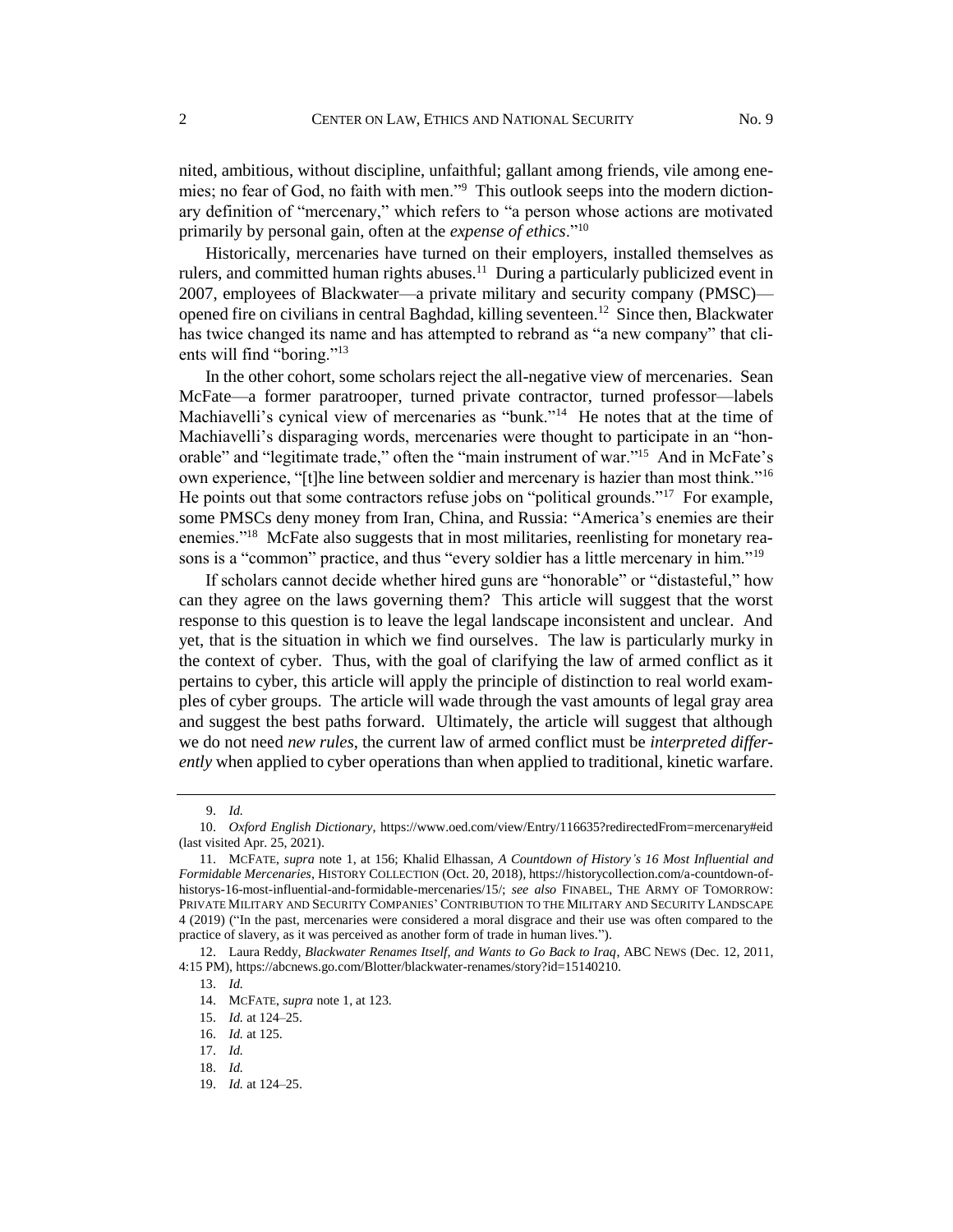The article will proceed in four main parts. Part I will trace the evolution of traditional hired guns and introduce new characters, such as PMSCs and hacktivists. Part II will explore three types of "cyber proxies." "Cyber proxy" is a blanket term covering any intermediary that conducts cyber operations and is enabled knowingly, actively, or passively by a state.<sup>20</sup> The three cyber proxies are classified by their varying levels of connection to their host states. Part III will outline the relevant law of armed conflict, focusing on the principle of distinction. Part IV will analyze how the law of armed conflict applies to these three cyber proxies. Since a cyber proxy has some relationship with its state, the article will concentrate on international, rather than non-international, armed conflicts.<sup>21</sup> Applying the law of armed conflict to actual cyber proxies will expose areas in the law that are desperate for development.

The essay will present three recommendations: (1) A cyber proxy—that is organized, armed, belongs to a party to the conflict, and has directly participated in the conflict—should be considered part of the armed forces; (2) The "for such time" element of direct participation should begin as soon as a cyber proxy plans to commit an act of direct participation; and (3) After directly participating in the conflict, a cyber proxy's direct participation status should continue as long as a harmed foreign state reasonably believes the hacker will again directly participate in the conflict.

## I

#### INTRODUCING THE CHARACTERS

Mercenaries are "as old as war itself."<sup>22</sup> Indeed, mercenaryism is one of the "first professions."<sup>23</sup> Ancient Greece mobilized "huge" armies of hired warriors.<sup>24</sup> And Ancient Rome engaged mercenaries to support the civilization's more than one-thousandyear reign—mercenaries saved Julius Caesar on at least one occasion.<sup>25</sup> During the Middle Ages, King Henry II retained mercenaries to combat a rebellion, realizing the benefit of men loyal to money rather than the ideals of any revolt.<sup>26</sup> In Medieval Europe, even the church trusted mercenaries to wage their wars.<sup>27</sup> Specifically, Pope Innocent III utilized a "mostly mercenary army" against the Cathars.<sup>28</sup> And the Vatican still employs the Swiss Guard—once considered a "fearsome mercenary unit."<sup>29</sup>

Hired guns have lately returned to center stage, often in the form of private military

<sup>20.</sup> *See* TIM MAURER, CYBER MERCENARIES: THE STATE, HACKERS, AND POWER 17 (2017) (providing a similar definition).

<sup>21.</sup> Under the 1949 Geneva Convention common Article 2, an international armed conflict involves any "armed conflict which may arise between two or more of the High Contracting Parties, even if the state of war is not recognized by one of them." GARY SOLIS, THE LAW OF ARMED CONFLICT: INTERNATIONAL HUMANITARIAN LAW IN WAR 160 (2d ed. 2016). Under Common Article 3, a non-international armed conflict involves an "armed conflict not of an international character occurring in the territory of one of the High Contracting Parties." *Id.* at 163.

<sup>22.</sup> MCFATE, *supra* note 1, at 125.

<sup>23.</sup> FINABEL, *supra* note 10, at 4.

<sup>24.</sup> MCFATE, *supra* note 1, at 126.

<sup>25.</sup> *Id.*

<sup>26.</sup> *Id.*

<sup>27.</sup> *Id.* at 127.

<sup>28.</sup> *Id.*

<sup>29.</sup> *Id.*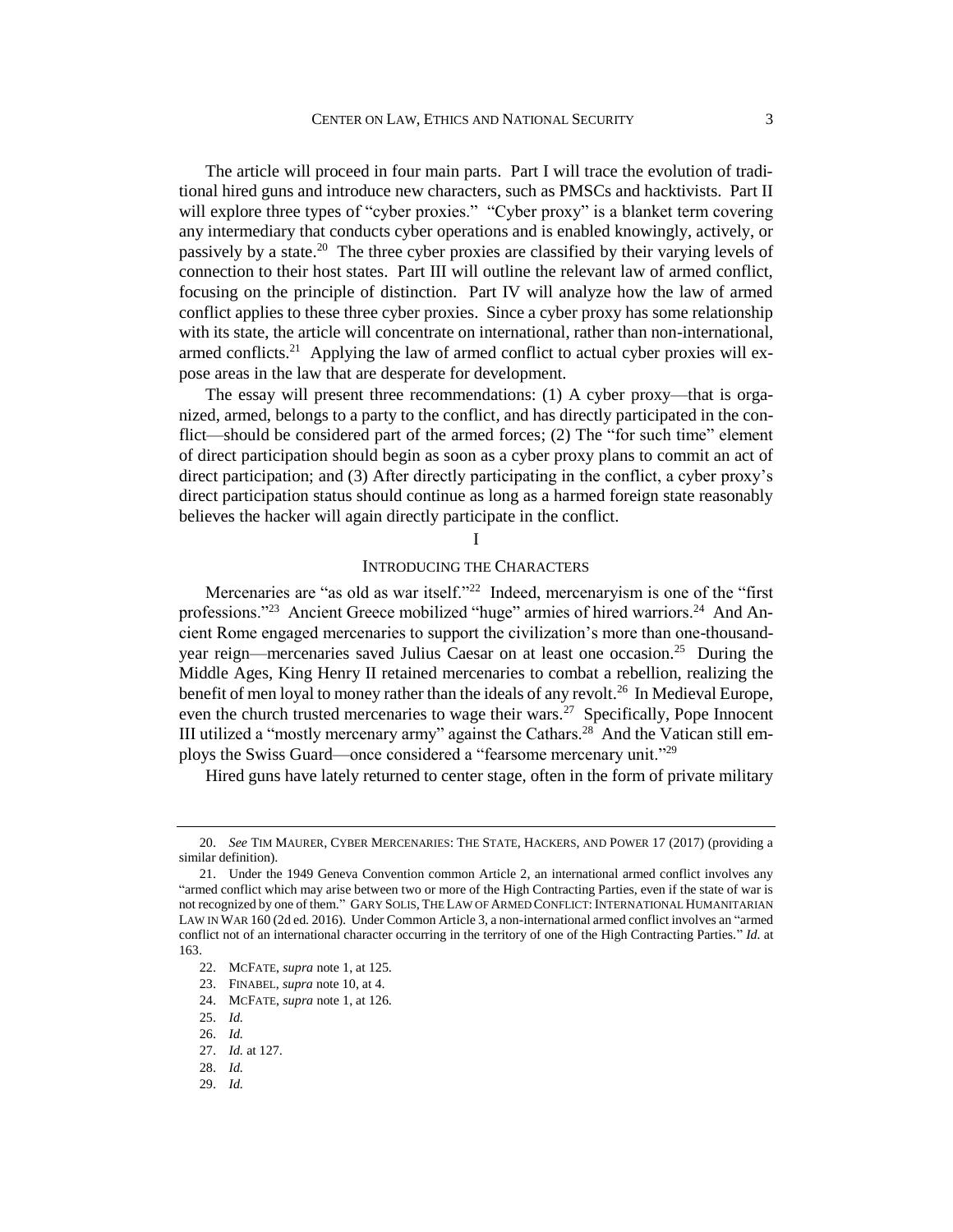companies. 30 PMSCs have grown increasingly powerful, with some enjoying well over 10,000 staff.<sup>31</sup> Many PMSCs can "outclass local militaries," and a few can "even stand up to America's most elite forces."<sup>32</sup> In 2010, up to seventy percent of the United States intelligence budget was thought to be spent on contractors.<sup>33</sup> In the recent Iraq and Afghanistan Wars, more than half of all military personnel were contractors.<sup>34</sup> In Afghanistan, the ratio of US-employed contractor per soldier peaked at 1.6.<sup>35</sup> The Middle East "is swimming in mercenaries," explains a former private contractor, "[t]he capital of Kurdistan, Irbil, has become an unofficial marketplace of mercenary services, reminiscent of the Tatooine bar in the movie *Star Wars*—full of smugglers and guns for hire."<sup>36</sup> Some experts assert that it has become impossible for major Western states to wage war without using private military force.<sup>37</sup> Ultimately, private military companies are "here to stay."<sup>38</sup> Renting force, after all, "is cheaper than owning it."<sup>39</sup>

Complicating matters, these companies have recently begun specializing in cyber operations.<sup>40</sup> Alas, the accountability issues already surrounding PMSCs could become even more exaggerated in a cyber context. For one, these cyber proxies might be "more powerful" than state actors.<sup>41</sup> Plus, the nature of cyberspace—which often embraces techniques like anonymization or falsification of identities—makes it difficult to pinpoint the perpetrator of an attack.<sup>42</sup> And concerningly, the law surrounding these actors remains imprecise.

To add yet another wrinkle, a new character has arrived on the cyber scene: hack-

<sup>30.</sup> *See id.* at 127–28 ("Mercenaries are back . . . .").

<sup>31.</sup> ICRC, INTERNATIONAL HUMANITARIAN LAW AND PRIVATE MILITARY/SECURITY COMPANIES - FAQ (2013).

<sup>32.</sup> *See* MCFATE, *supra* note 1, at 132 ("It took America's most elite troops and advanced aircraft four hours to defeat five hundred mercenaries. What happens when they have to face one thousand? Five thousand? More?").

<sup>33.</sup> JOSE L. GOMEZ DEL PRADO, THE PRIVATIZATION OF WAR: MERCENARIES, PRIVATE MILITARY AND SECURITY COMPANIES (PMSC) (2010).

<sup>34.</sup> MCFATE, *supra* note 1, at 128.

<sup>35.</sup> PATTISON, *supra* note 5, at 2.

<sup>36.</sup> MCFATE, *supra* note 1, at 133.

<sup>37.</sup> *See* PATTISON, *supra* note 5, at 2; *see also* ICRC, THE MONTREUX DOCUMENT 5 (2009) [hereinafter MONTREUX DOCUMENT] ("Today, PMSCs are viewed in some quarters as an indispensable ingredient of military undertakings.").

<sup>38.</sup> MCFATE, *supra* note 1, at 141.

<sup>39.</sup> *Id.* at 125.

<sup>40.</sup> Andrew Nusca, *Hayden: 'Digital Blackwater' May Be Necessary for Private Sector to Fight Cyber Threats*, ZDNet (Aug. 1, 2011), https://www.zdnet.com/article/hayden-digital-blackwater-may-be-necessary-forprivate-sector-to-fight-cyber-threats/.

<sup>41.</sup> MAURER, *supra* note 19, at 8–9.

<sup>42.</sup> *See* Nicholas Tsagourias & Michael Farrell, *Cyber Attribution: Technical and Legal Approaches and Challenges*, 31 EUR. J. INT'L L. 941, 944 (2020) (listing the traditional challenges of attribution in cyberspace: "the falsification of identities, the multi-stage nature of cyber operations, the dynamic landscape of cyber threats, the undifferentiated nature of cyber tools, the human and technical resources required in performing attribution and the lengthy timescales involved); Michael N. Schmitt & Liis Vihul, *Proxy Wars in Cyberspace*, Fletcher Sec. Rev., Spring 2014, at 55 ("Targeted states often find their response options limited in the absence of an identifiable state author of the operations. Moreover, the anonymity of many hostile operations also renders classic deterrence strategies anaemic in cyberspace.").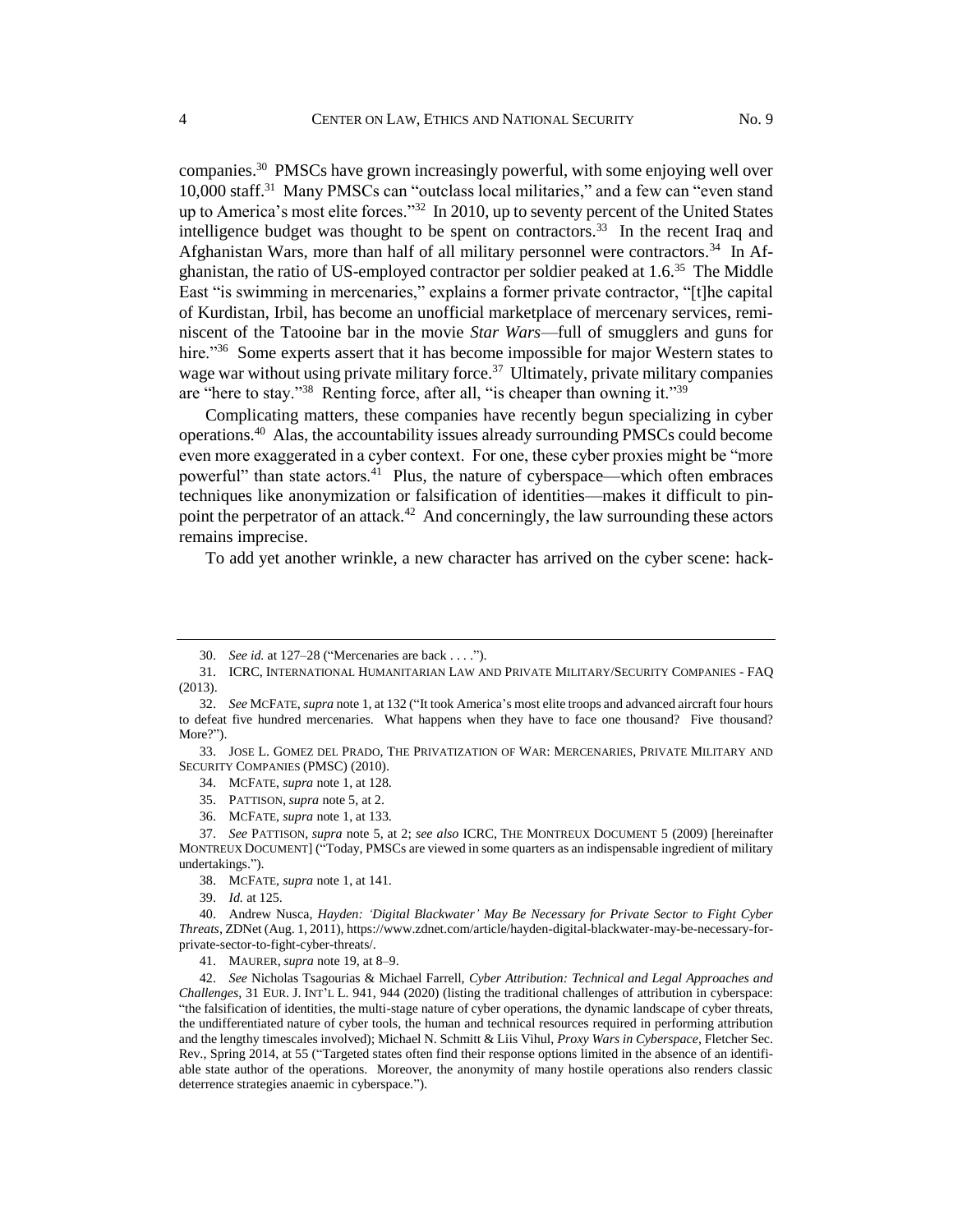tivists. "Hacktivism," a blend of hacking and activism, has become increasingly prevalent.<sup>43</sup> In some cases, states support their domestic hacktivism with resources or encouragement.<sup>44</sup> In other cases, states merely turn a blind eye as hacktivists roughly carry out the government's political agenda.<sup>45</sup> Hacktivism is no longer just a "popular means of activism."<sup>46</sup> Hacktivism has become "an instrument of national power" that poses challenging questions for the law of armed conflict.<sup>47</sup>

#### II

# CYBER PROXIES: THREE TYPES

In his 2018 book, *Cyber Mercenaries*, Tim Maurer explores the relationships between states and their cyber proxies.<sup>48</sup> Maurer provides case studies on the relationships that the United States, Iran, and Russia maintain with their cyber proxies.<sup>49</sup> Ultimately, Maurer splits the cyber proxies into three groups based on the closeness of the proxy's relationship with a state.<sup>50</sup> "Tight leash" is the closest relationship, "loose leash" is in the middle, and "on the loose" represents the least connected relationship.<sup>51</sup> This article uses Maurer's classifications as a tool to help explain the current status of cyber proxies and how the law of armed conflict should apply to them. In reality though, cyber proxies fall on a spectrum, and some may not fit neatly into these buckets.

A. The United States: Cyber Proxies on a "Tight Leash"

The relationship between the United States government and its cyber PMSCs is a "classic example" of the "tight leash" relationship.<sup>52</sup> In this relationship, the state has a "close" connection with its cyber proxy, providing guidance and often specific instructions.<sup>53</sup> A PMSC in this category can be thought of as a "digital Blackwater."<sup>54</sup>

The United States generally insists that firms are US-owned and that individuals performing the work are US citizens with security clearance.<sup>55</sup> PMSC personnel "often work physically alongside their government counterparts."<sup>56</sup> And the government prohibits the contractors to work remotely in order to help ensure proper monitoring.<sup>57</sup> Furthermore, the government has shown its willingness to punish contractors for wrongdoing in the form of civil penalties.<sup>58</sup> The government has even arrested a contractor

<sup>43.</sup> Dorothy Denning, *The Rise of Hacktivism*, GEO. J. OF INT'L AFFS. (Sep. 8, 2015), https://www.georgetownjournalofinternationalaffairs.org/online-edition/the-rise-of-hacktivism.

<sup>44.</sup> MAURER, *supra* note 19, at 87.

<sup>45.</sup> *See infra* text accompanying notes 95–113.

<sup>46.</sup> Denning, *supra* note 42.

<sup>47.</sup> *Id.*

<sup>48.</sup> *See generally* MAURER, *supra* note 19.

<sup>49.</sup> *See id.* at 69–106 (detailing the three case studies).

<sup>50.</sup> *Id.* at 20.

<sup>51.</sup> *Id* at 20, 71, 81, 94.

<sup>52.</sup> *Id.* at 71.

<sup>53.</sup> *Id.* at 126.

<sup>54.</sup> *See* Nusca, *supra* note 39 ("Let me really throw out a bumper sticker for you: how about a digital Blackwater?").

<sup>55.</sup> *Id.*

<sup>56.</sup> *Id.*

<sup>57.</sup> *Id.*

<sup>58.</sup> *See id.* (noting a defense contractor paid millions in civil penalties for outsourcing work to Russian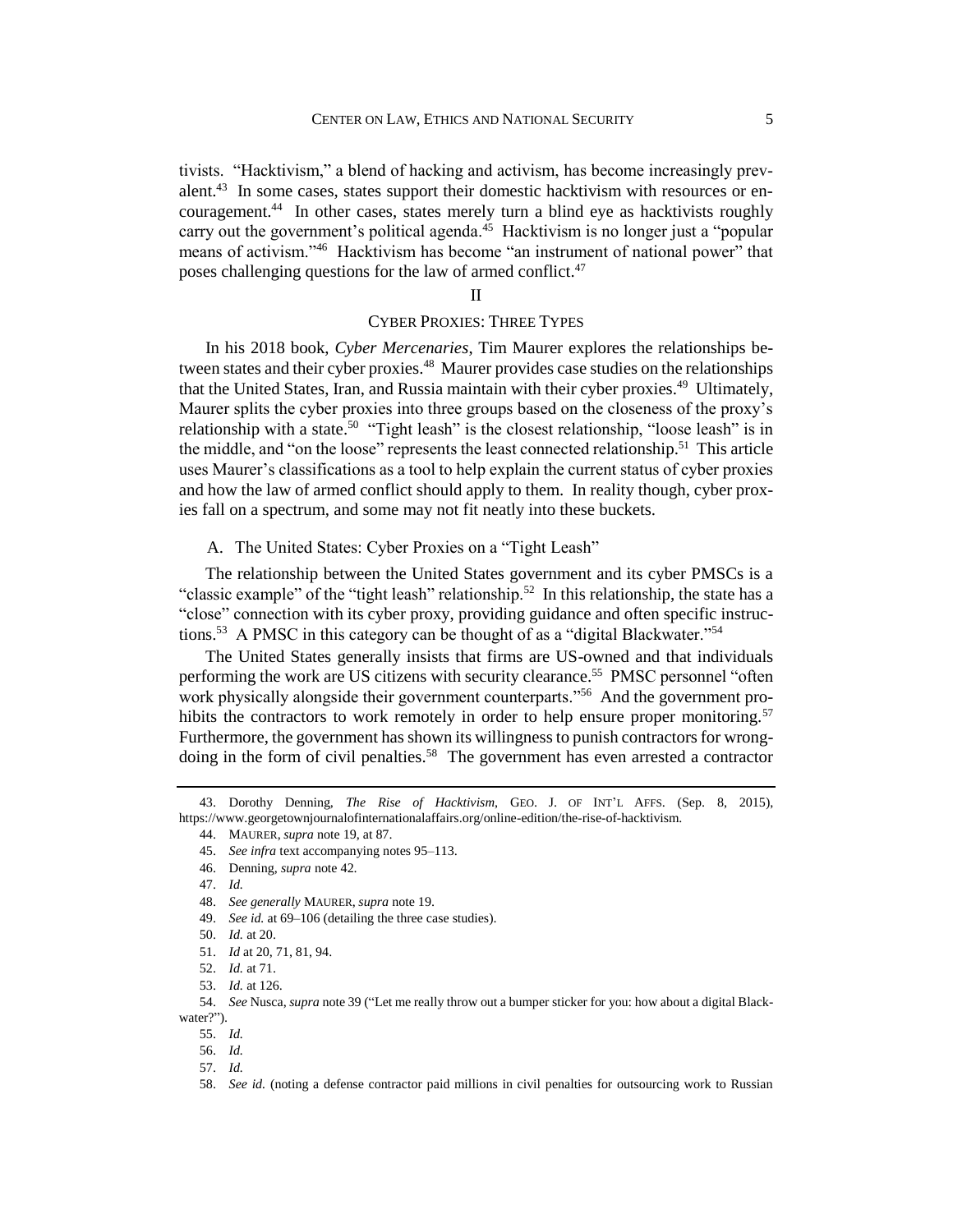for allegedly stealing and disclosing code used for NSA offensive cyber operations.<sup>59</sup>

U.S. Cyber Command outsources support for offensive and defensive operations to various contractors.<sup>60</sup> As a result of an inventory of contract personnel, the government reinforced its policy regarding contractors.<sup>61</sup> Contractors were prohibited from carrying out "inherently governmental activities" but were employed for "activities such as collection and analysis."<sup>62</sup> What constitutes "inherently governmental activities," however, is unknown.<sup>63</sup>

B. Iran: Cyber Proxies on a "Loose Leash"

The second cyber proxy relationship involves groups on a "loose leash."<sup>64</sup> This relationship involves "individuals" or a "loose group of individuals" that are under a state's "overall control."<sup>65</sup> The state does not necessarily provide specific instruction, but it supports the group in some way.<sup>66</sup> The support may include "financing, providing equipment, supplying weaponry," or other means of "encouragement."<sup>67</sup>

Iran, a country that only recently began focusing on cyberspace, exemplifies this "loose leash" relationship.<sup>68</sup> Over a decade ago, the Stuxnet malware incident resulted in an Iranian shift in policy.<sup>69</sup> In March 2012, Ayatollah Khamenei established the High Council on Cyberspace.<sup>70</sup> In 2014, he delivered a speech urging Iranian students, whom he called "cyber war agents," to prepare for battle.<sup>71</sup> That same year, reports swirled that the Iranian government "host[ed] hacking contests to identify skilled hackers."<sup>72</sup>

Often, the "loose leash" proxies have a "notably extraterritorial dimension."<sup>73</sup> For example, "Cutting Kitten," an Iranian group of about twenty hackers, allegedly has members not only in Iran but also in the Netherlands, Canada, and the United Kingdom.<sup>74</sup>

One Iranian hacking incident fits neatly into the "loose leash" category. In 2016, the United States government unsealed an indictment against Iranian state-sponsored

software developers).

<sup>59.</sup> *Id.*

<sup>60.</sup> Aliya Sternstein, *Here Are the Companies That Won a Spot on \$460M Cyber Command Deal*, NEXTGOV (May 23, 2016), https://www.nextgov.com/cybersecurity/2016/05/cybercom-inks-460m-operations-supportdeal-booz-saic-others/128523/.

<sup>61.</sup> MAURER, *supra* note 19, at 73.

<sup>62.</sup> *Id.*

<sup>63.</sup> *Id.* at 73, 77.

<sup>64.</sup> *Id.* at 81.

<sup>65.</sup> *Id.* at 127.

<sup>66.</sup> *Id.*

<sup>67.</sup> *Id.*

<sup>68.</sup> *Id.* at 81.

<sup>69.</sup> *Id.*

<sup>70.</sup> *Id.*

<sup>71.</sup> *Id.*; Shahrooz Shekaraubi, *The Wild West of Cyberwarfare*, INT'L POL'Y DIG., Feb. 26, 2014.

<sup>72.</sup> MAURER, *supra* note 19, at 82.

<sup>73.</sup> *Id.* at 83.

<sup>74.</sup> *Id.*; THAI. COMPUT. EMERGENCY RESPONSE TEAM, THREAT GROUP CARDS: A THREAT ACTOR ENCYCLOPEDIA: APT GROUP: CUTTING KITTEN, TG-2889 (2020).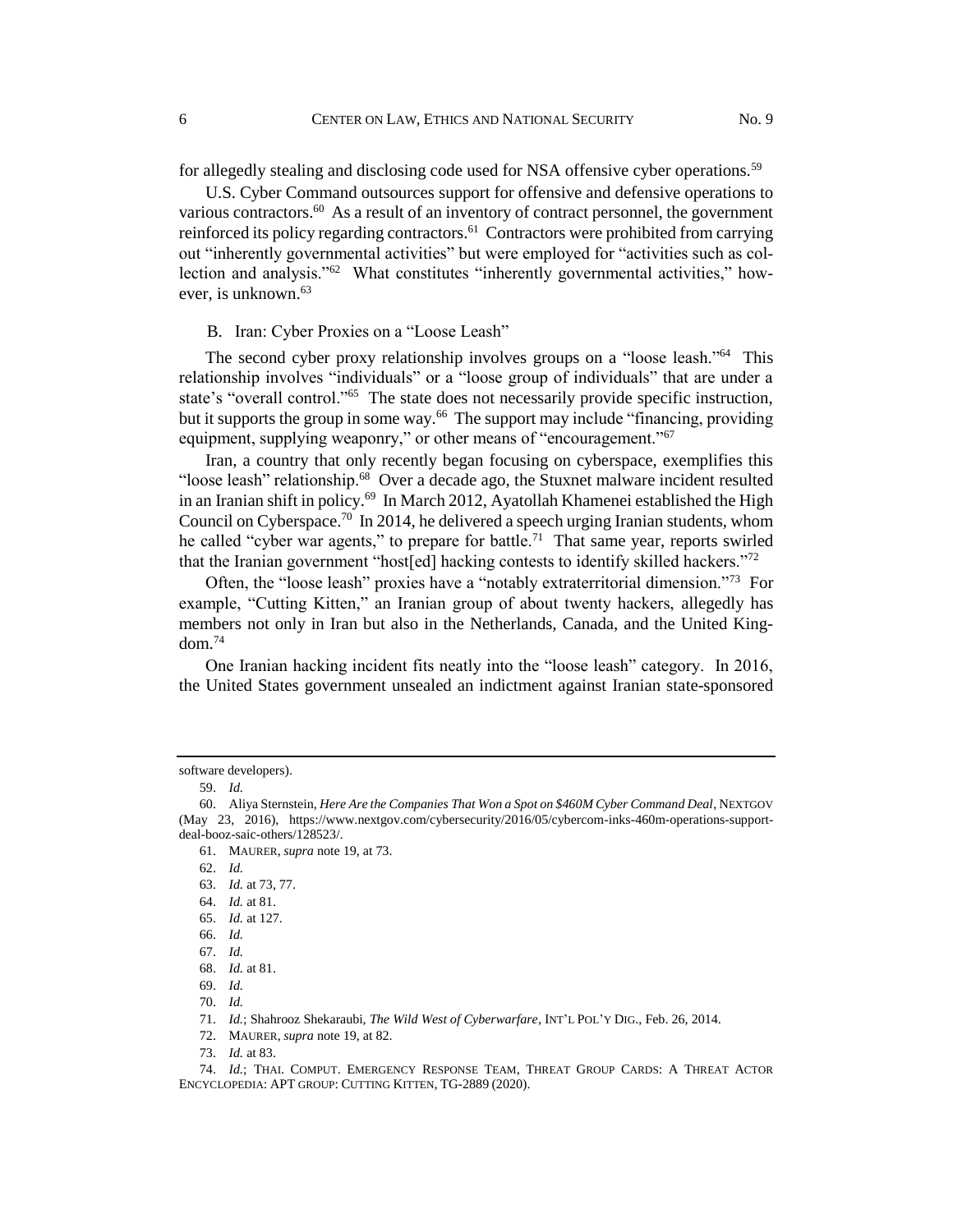proxy hackers.<sup>75</sup> The seven Iranians indicted were employed by two computer companies: ITSEC and MERSAD.<sup>76</sup> Allegedly, these two companies acted as "front" companies for the Iranian government.<sup>77</sup> The hackers performed an extensive campaign for over 176 days of distributed denial of service (DDoS) attacks.<sup>78</sup> A DDoS attack, which makes a website or computer unavailable due to flooding or crashing, "is one of the most powerful" internet weapons.<sup>79</sup> These DDoS attacks primarily targeted financial institutions (such as JPMorgan Chase and Wells Fargo) and cost victims millions of US dollars in remediation costs.<sup>80</sup>

In addition to the DDoS attacks, the United States accused one of the indicted hackers of gaining unauthorized cyber access to a dam just north of New York City.<sup>81</sup> For almost a month, the hacker repeatedly obtained information about the operation of the dam, such as water levels, temperature, and the status of the gate controlling flow rates.<sup>82</sup> This intrusion concerned White House officials since it demonstrated an "intent to target such systems in the first place."<sup>83</sup>

Just months before these cyber operations, members of the "front companies" boasted about other victories.<sup>84</sup> The hackers posted multiple times on a global repository for Web defacements.<sup>85</sup> These posts generally included pseudonyms of the hackers next to screenshots of defaced websites. One such post read: "special thank[s]" to "Farzad Ho, rAbiN hoOd, and R3D.Mind."<sup>86</sup> It is unclear whether the Iranian government already had a relationship with the hackers at that time. $87$  The government has never publicly endorsed, let alone admitted to, any of the hackers' cyber operations.<sup>88</sup>

C. Russia: Hacktivists "On the Loose"

The "on the loose" cyber proxy relationship occurs "when a state consciously but indirectly benefits from a malicious activity."<sup>89</sup> The state "could stop" the activity but "chooses not to."<sup>90</sup> Russia fosters an atmosphere conducive to this "on the loose" relationship, which, in turn, "creates a fertile ground for such malicious activity to occur in

81. U.S. DEP'T OF JUST., *supra* note 75.

85. *Id.*

<sup>75.</sup> U.S. DEP'T OF JUST., SEVEN IRANIANS WORKING FOR ISLAMIC REVOLUTIONARY GUARD CORPS-AFFILIATED ENTITIES CHARGED FOR CONDUCTING COORDINATED CAMPAIGN OF CYBER ATTACKS AGAINST U.S. FINANCIAL SECTOR (2016).

<sup>76.</sup> *Id.*

<sup>77.</sup> MAURER, *supra* note 19, at 86.

<sup>78.</sup> *Id.* at 85.

<sup>79.</sup> Steve Weisman, *What Is a Distributed Denial of Service Attack (DDoS) and What Can You Do About Them?*, NORTON (Jul. 23, 2020), https://us.norton.com/internetsecurity-emerging-threats-what-is-a-ddos-attack-30sectech-by-norton.html.

<sup>80.</sup> MAURER, *supra* note 19, at 85.

<sup>82.</sup> *Id.*

<sup>83.</sup> MAURER, *supra* note 19, at 88.

<sup>84.</sup> *Id.* at 87.

<sup>86.</sup> *Id.*

<sup>87.</sup> *Id.*

<sup>88.</sup> *Id.* at 87–89.

<sup>89.</sup> *Id.* at 94.

<sup>90.</sup> *Id.*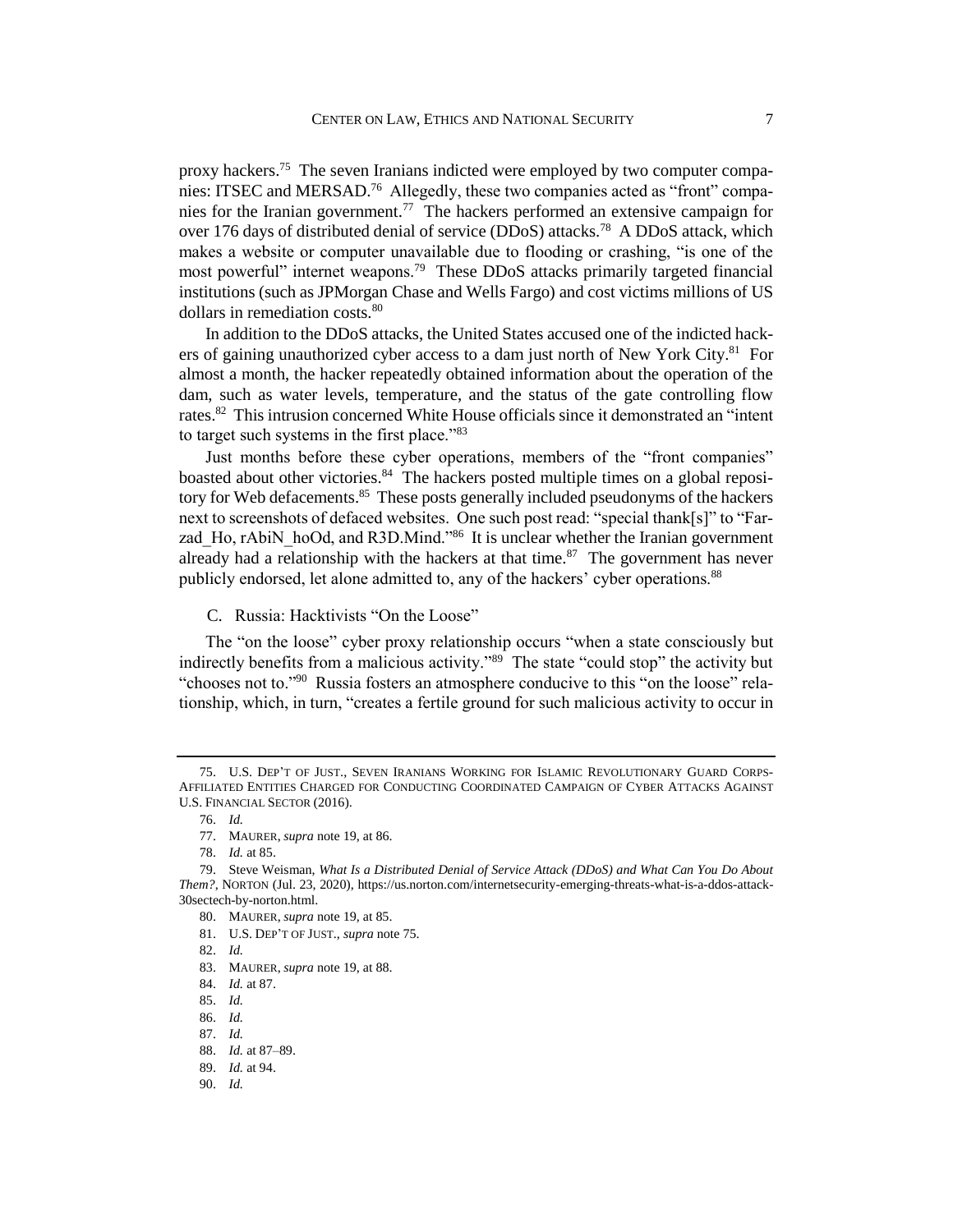the first place."<sup>91</sup>

Former Soviet Union states rank as some of the "most literate and educated societies" with many individuals possessing "highly developed technical skills."<sup>92</sup> However, their economies have generally failed to absorb the technically skilled workforce.<sup>93</sup> Accepting a cybersecurity government salary of a few thousand dollars a year seems foolish compared to the thousands, or even millions, that can be made in cyber heist.<sup>94</sup> Consequently, the "legitimate" cyber industry is simply "not big enough to absorb all of the labor."<sup>95</sup>

Notably though, Russian hackers take "great care" to target "victims abroad rather than at home."<sup>96</sup> This strategy seems acceptable to the Kremlin. "[Russian law enforcement has] a very good idea of what is going on and they are monitoring it," one expert remarks, "but as long as the fraud is restricted to other parts of the world they don't care."<sup>97</sup> Indeed, the Russian government does more than merely ignore. When asked by foreign law enforcement to assist in holding its hackers accountable, the Russian government has refused, blocked extradition requests, and protested when its nationals are arrested abroad.<sup>98</sup> A former head of the KGB office in London commented that one hacker caught by the Russian government was offered "the choice of either prison or cooperation with the [Russian Federal Security Service]."<sup>99</sup> The hacker chose the latter.<sup>100</sup> On the other hand, when Russian hackers target domestic victims, "Moscow's response is swift and harsh."<sup>101</sup> One video shows a busted hacker "loudly weeping" following a Russian law enforcement raid on his home.<sup>102</sup> In this atmosphere, cyber operations against foreign victims continue to grow in popularity, and the severity of the operations continues to escalate in nature.<sup>103</sup>

These Russian hackers can possess more than mere financial motives. Often, groups "mobilize themselves and take political action in support of the government."<sup>104</sup> These hacktivists have entered recent Russian conflicts involving Estonia and Ukraine.<sup>105</sup> Although there is generally "no conclusive proof of the Kremlin's direct involvement," there is "considerable evidence" that the government "sanction[s]" the

102. *Id.*

105. *Id.*

<sup>91.</sup> *Id.*

<sup>92.</sup> *Id.*; *see also* TECH GLOBAL BLOG, RUSSIA RANKED AS TOP COUNTRY IN TECHNOLOGY AND DATA SCIENCE SKILLS (2020), https://tech.global/blog/russia-ranked-as-top-country-in-technology-and-data-scienceskills (analyzing recent report by Global Skills Index, which ranked Russia first in technology and data science).

<sup>93.</sup> MAURER, *supra* note 19, at 94.

<sup>94.</sup> *Id.* at 94–95.

<sup>95.</sup> *Id.*

<sup>96.</sup> *Id.* at 95, 106.

<sup>97.</sup> *Id.* at 95.

<sup>98.</sup> *Id.*; *see also Russia Steps Up Efforts to Shield its Hackers from Extradition to U.S.*, Wall St. J., Nov. 5, 2019 (revealing Russian tactics to "keep potential cyber operatives out of U.S. hands").

<sup>99.</sup> MAURER, *supra* note 19, at 96.

<sup>100.</sup> *Id.*

<sup>101.</sup> *Id.* at 95.

<sup>103.</sup> *See id.* at 98–99 (providing examples of escalating conduct and noting that "[i]t remains unclear whether the most significant cyber attack that occurred" during the conflict between Ukraine and Russia "was the result of proxy activity or was carried out by the Russian government").

<sup>104.</sup> *Id.* at 106.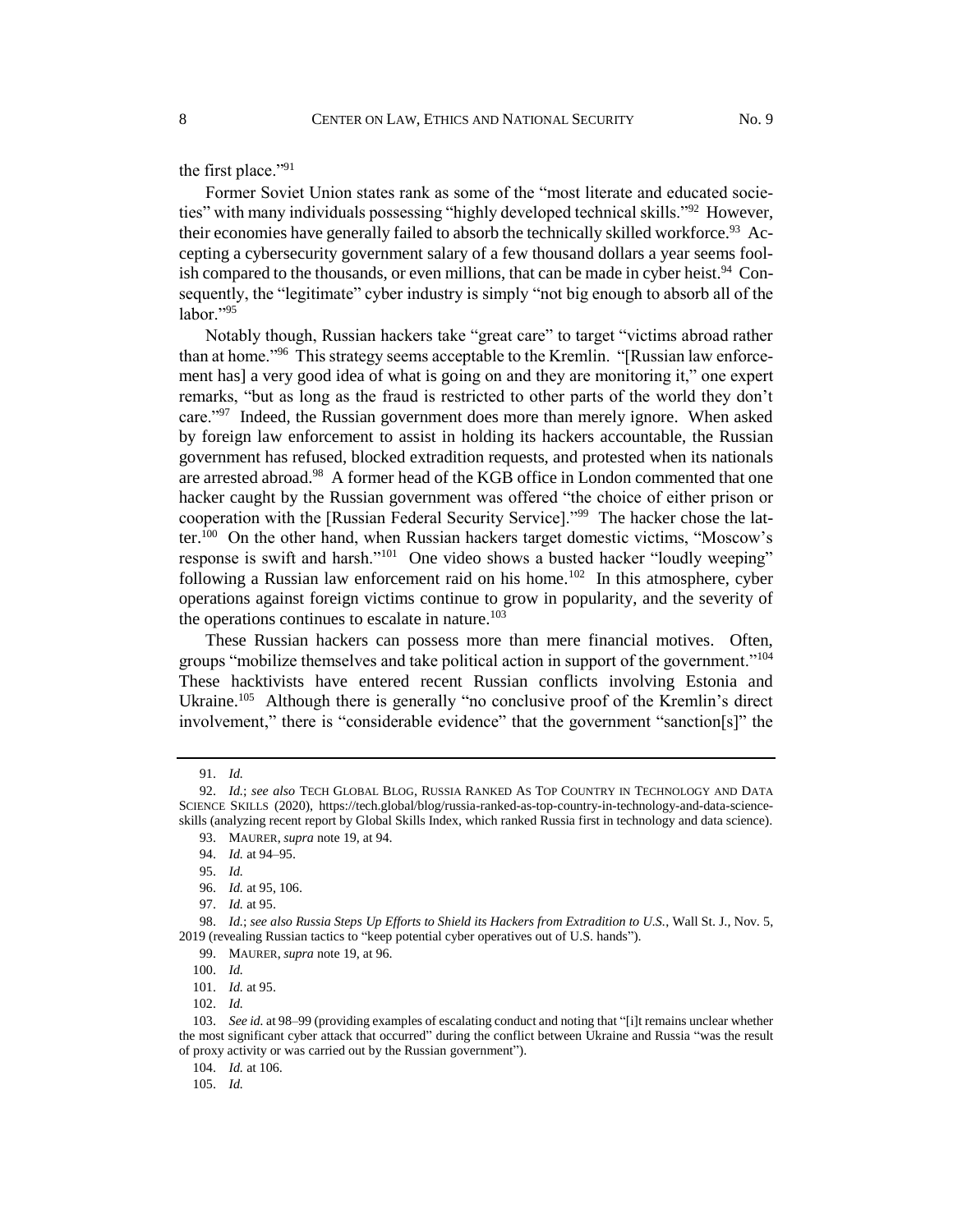hacktivist activities by doing "very little to stop" them.<sup>106</sup> Thus, without even paying for it, the Russian government can harm its enemies and enjoy plausible deniability.<sup>107</sup>

III

## THE PRINCIPLE OF DISTINCTION

The law of armed conflict applies to cyber operations conducted during armed conflicts.<sup>108</sup> In particular, the principle of distinction applies to cyber attacks.<sup>109</sup> While the law of armed conflict does not prohibit "any category of person from participating in cyber operations," "the legal consequences of participation differ."<sup>110</sup> The status of cyber fighters determines the protections and rights bestowed upon the individual.<sup>111</sup> Battlefield status dictates whether an individual is a lawful target and can "determine [one's] life in a literal sense."<sup>112</sup> There are many battlefield statuses. And no one lacks status.<sup>113</sup>

In 1863, Francis Lieber declared that, "all enemies in regular war are divided into two general classes—that is to say, into combatants and noncombatants."<sup>114</sup> Though somewhat more muddled than in Lieber's time, that statement broadly remains true. In an international armed conflict, "there are combatants and there are others."<sup>115</sup>

For international armed conflict, the principle of distinction is codified in Article 48 of the 1977 Additional Protocol I to the 1949 Geneva Conventions ("Additional Protocol I").<sup>116</sup> Additional Protocol I commands that, "Parties to the conflict shall at all times distinguish between the civilian population and combatants and between civilian objects and military objectives and accordingly shall direct their operations only against military objectives."<sup>117</sup> Furthermore, Article 51.2 states that, "[t]he civilian population as such, as well as individual civilians, shall not be the object of the attack. Acts or threats of violence the primary purpose of which is to spread terror among the civilian population are prohibited."<sup>118</sup> These requirements represent customary international law.<sup>119</sup> And analogous restrictions apply to non-international armed conflicts.<sup>120</sup>

<sup>106.</sup> *Id.* at 97.

<sup>107.</sup> *Id.* at 99–100.

<sup>108.</sup> TALLINN MANUAL 2.0 ON THE INTERNATIONAL LAW APPLICABLE TO CYBER OPERATIONS 420 (Michael N. Schmitt ed. 2017) [hereinafter TALLINN MANUAL 2.0]; *see also* ICRC, *Cyber Warfare: Does International Humanitarian Law Apply?* (Sep. 3, 2021), https://blogs.icrc.org/new-delhi/2021/03/09/cyber-warfaredoes-international-humanitarian-law-apply/ ("IHL applies . . . to cyber operations that are conducted in the context of an armed conflict.").

<sup>109.</sup> TALLINN MANUAL, *supra* note 114, at 420.

<sup>110.</sup> *Id.* at 401.

<sup>111.</sup> SOLIS, *supra* note 20, at 200.

<sup>112.</sup> *Id.* at 201.

<sup>113.</sup> *Id.*

<sup>114.</sup> U.S. Department of War, Instructions for the Government of Armies of the United States in the Field, General Orders No. 100, art. 155, Apr. 24, 1863 [hereinafter Lieber Code].

<sup>115.</sup> SOLIS, *supra* note 20, at 201.

<sup>116.</sup> Protocol Additional to the Geneva Conventions of August 12, 1949, and Relating to the Protection of Victims of International Armed Conflicts arts. 48, June 8, 1977, 1125 U.N.T.S. 3 [hereinafter AP I].

<sup>117.</sup> *Id.*

<sup>118.</sup> *Id.* art. 51.2.

<sup>119.</sup> Michael N. Schmitt, *The Interpretive Guidance on the Notion of Direct Participation in Hostilities: A Critical Analysis*, 1 HARV. NAT'L SEC. J. 5, 12 (2010).

<sup>120.</sup> *Id.*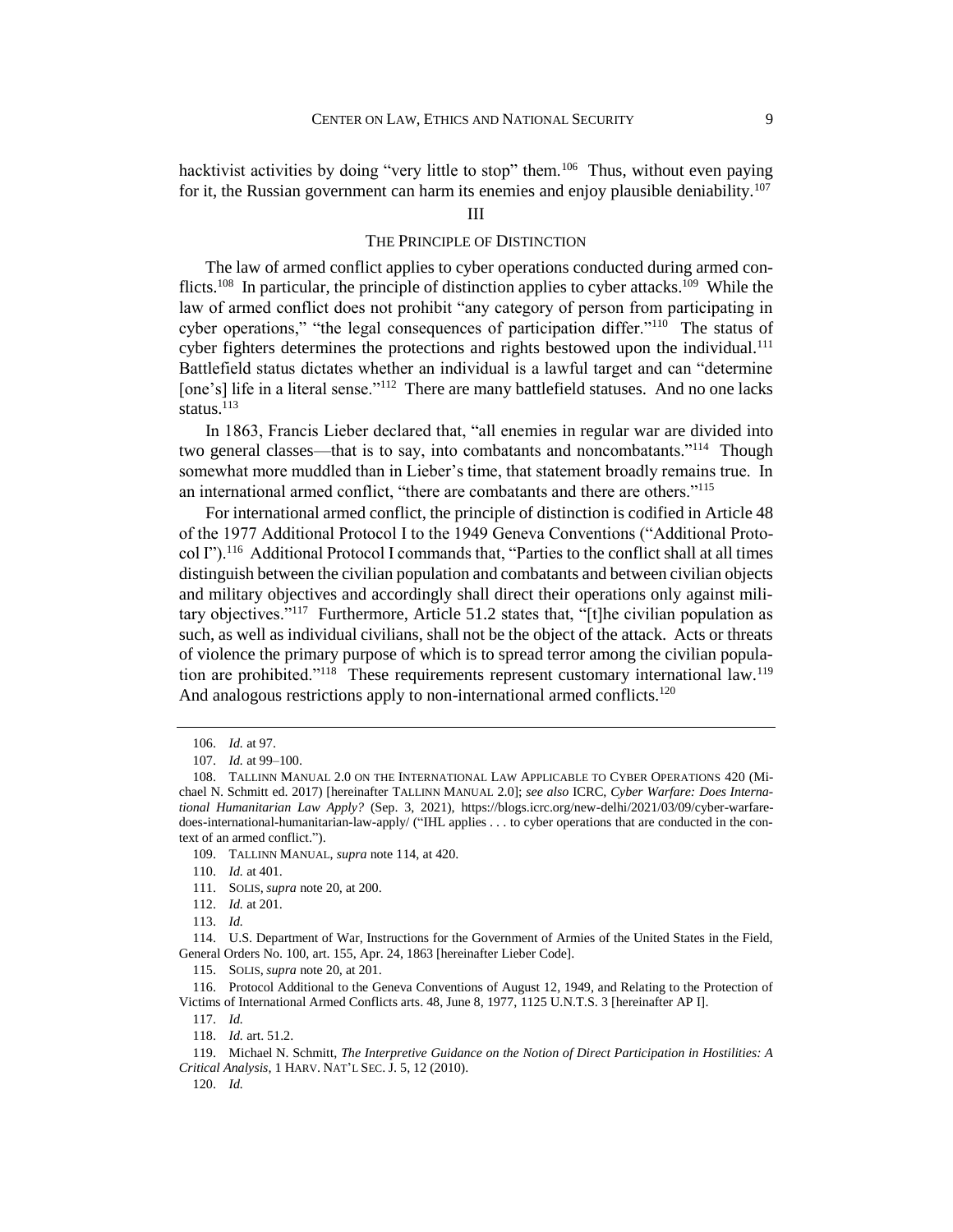In differentiating between armed forces and the civilian population, the principle of distinction strives "to ensure respect for and protection of the civilian population and civilian objects."<sup>121</sup> And when there is "doubt as to whether a person is a civilian, that person shall be considered to be a civilian."<sup>122</sup> However, the principle of distinction cannot simply protect civilians—it must also consider military necessity.<sup>123</sup> Thus, if certain criteria are met, a civilian is considered a "direct participant" in hostilities and is thus targetable for a certain period of time. $124$ 

Traditionally, the law of armed conflict did not define "direct part in hostilities."<sup>125</sup> Therefore, in attempt to better define the term, a group of forty international law experts participated in a series of workshops in 2008.<sup>126</sup> The International Committee of the Red Cross (ICRC) culminated the experts' efforts in a publication called the Interpretive Guidance on the Notion of Direct Participation in Hostilities under International Humanitarian Law (Interpretive Guidance).<sup>127</sup> The Interpretive Guidance is not legally binding and "solely" represents "the ICRC's views."<sup>128</sup> Indeed, some aspects of the Interpretive Guidance are so controversial that a significant number of experts withdrew their names from the publication.<sup>129</sup> Nonetheless, the Interpretive Guidance provides a detailed analysis of direct participation and a starting point for future interpretations and recommendations. This article will evaluate how the Interpretive Guidance would determine the statuses of different types of cyber proxies. Furthermore, it will analyze the various cyber proxies using the second edition of the *Tallinn Manual*, "the most comprehensive analysis of how existing laws of armed conflict apply to cyber warfare."<sup>130</sup>

For international armed conflicts, the Interpretive Guidance defines civilians negatively as: "all persons who are neither members of the armed forces of a party to the conflict nor participants in a *levée en masse* are civilians."<sup>131</sup> The Interpretive Guidance emphasizes that members of the armed forces, *levée en masse*, and civilians are "mutually exclusive."<sup>132</sup> In other words, any person involved in an armed conflict "falls into one of these three categories."<sup>133</sup> The following sections will discuss each of these categories, providing the traditional law of armed conflict plus details noted in the Interpretive Guidance.

133. *Id.* at 21.

<sup>121.</sup> AP I, *supra* note 122, art. 48.

<sup>122.</sup> TALLINN MANUAL, *supra* note 114, at 424; AP I, *supra* note 122, art. 50.1.

<sup>123.</sup> Schmitt, *supra* note 125, at 12.

<sup>124.</sup> SOLIS, *supra* note 20, at 218.

<sup>125.</sup> Schmitt, *supra* note 125, at 24–25.

<sup>126.</sup> *Id.* at 5.

<sup>127.</sup> *Id.*

<sup>128.</sup> *Id.* at 6.

<sup>129.</sup> *Id.* at 5–6.

<sup>130.</sup> Hensey A. Fenton, *Proportionality and Its Applicability in the Realm of Cyber-Attacks*, 29 Duke J. Compar. & Int'l L. 335, 342 (2019).

<sup>131.</sup> ICRC, INTERPRETIVE GUIDANCE ON THE NOTION OF DIRECT PARTICIPATION IN HOSTILITIES UNDER INTERNATIONAL HUMANITARIAN LAW 20 (2009) [hereinafter INTERPRETIVE GUIDANCE].

<sup>132.</sup> *Id.*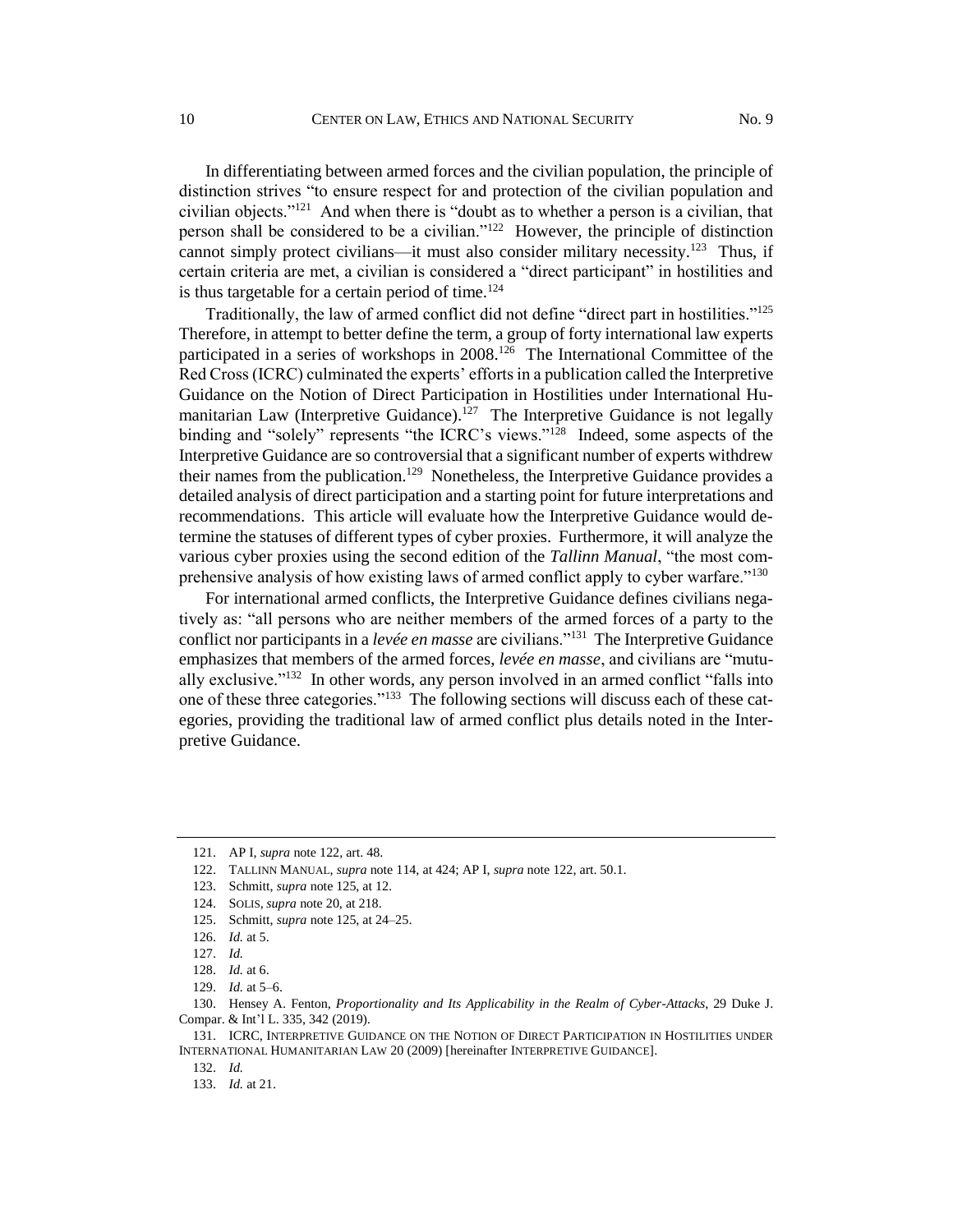# A. Members of the Armed Forces

In international armed conflicts, members of the armed forces of a party to the conflict are combatants and thus "have the right to participate directly in hostilities."<sup>134</sup> For the United States, this category includes the United States armed forces, the Reserved forces, and the National Guard units.<sup>135</sup> These individuals "may attack and be attacked; they may kill and be killed."<sup>136</sup> Under Article 43.1 of Additional Protocol I, members of the armed forces of a party to the conflict are targetable at all times.<sup>137</sup>

Notably, the Interpretive Guidance defines "members of the armed forces" broadly. The Interpretive Guidance supports that decision by noting that any armed forces failing to distinguish themselves from the population should not be granted the protective legal regime afforded to civilians.<sup>138</sup> Therefore, under the Interpretive Guidance, "members of the armed forces" include both the regular armed forces and "all actors showing a sufficient degree of military organization and belonging to a party to the conflict."<sup>139</sup> Put simply, to have status like members of the armed forces, a group must be (1) organized, (2) armed, and (3) belonging to a party to the conflict.

The "belonging" element requires the most explanation. The Interpretive Guidance states that "belonging to" means "at least a *de facto* relationship between an organized armed group and a party to the conflict."<sup>140</sup> According to the Interpretive Guidance, an organized armed group belongs to a party to the conflict if:

- The relationship is "officially declared;"
- The relationship is "expressed through tacit agreement or conclusive [behavior] that makes clear for which party the group is fighting;" or
- The group's conduct is "attributable to that State under the international law of State responsibility."<sup>141</sup>

The "officially declared" criteria poses questions: who would need to "officially" declare the relationship? The armed group? The state? The "state responsibility" benchmark is also unclear. Indeed, the Interpretive Guidance admits that state responsibility is not yet settled in international law.<sup>142</sup>

According to the ICRC, state responsibility for cyber proxies is determined on a

<sup>134.</sup> AP I, *supra* note 122, art. 43.2.

<sup>135.</sup> SOLIS, *supra* note 20, at 201.

<sup>136.</sup> *Id.* at 202.

<sup>137.</sup> *Id.* at 203; Schmitt, *supra* note 125, at 15.

<sup>138.</sup> INTERPRETIVE GUIDANCE, *supra* note 137, at 22. This analysis reflects Article 4A(2) of Geneva Convention III, which mandates four conditions for organized armed groups: "(a) be commanded by a person responsible for his subordinates; (b) wear a distinctive emblem or attire that is recognizable at a distance; (c) carry arms openly; and (d) conduct operations in accordance with the law of armed conflict." TALLINN MANUAL, *supra*  note 114, at 403.

<sup>139.</sup> INTERPRETIVE GUIDANCE, *supra* note 137, at 22.

<sup>140.</sup> *Id.* at 23.

<sup>141.</sup> *Id.*

<sup>142.</sup> *Id.*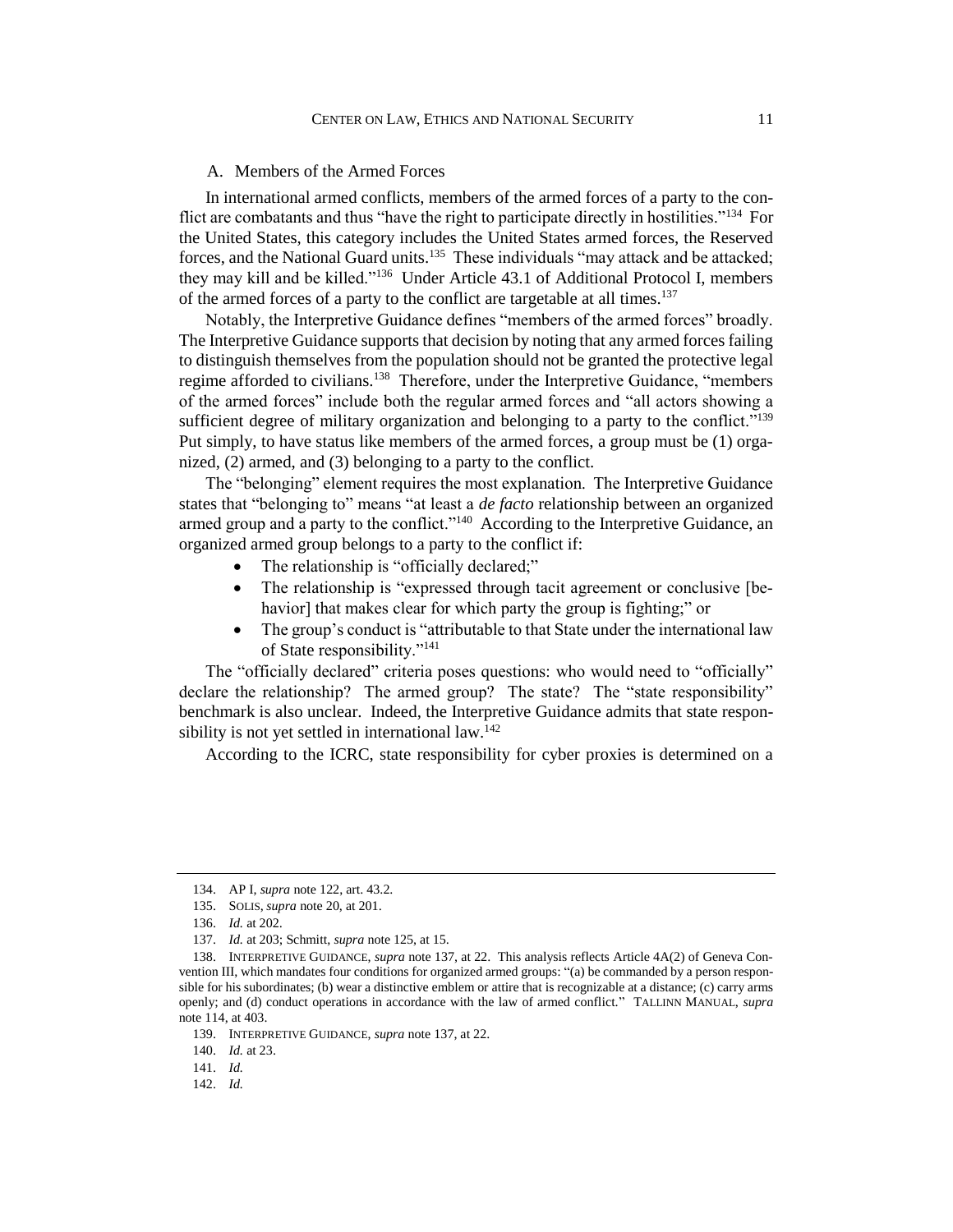"case-by-case" basis.<sup>143</sup> In an attempt to clarify state responsibility, specifically in regard to PMSCs, the ICRC developed the Montreux Document.<sup>144</sup> The Montreux Docu*ment* is "not a legally binding instrument" but simply provides foreign states with "good practices."<sup>145</sup> The *Montreux Document* stipulates that "entering into contractual relations" with a PMSC "does not in itself engage the responsibility" of the contracting state.<sup>146</sup> The state responsibility guidelines in the *Montreux Document*, *The Tallinn Manual*, and the International Law Commission's *Draft Articles on Responsibility of States for International Wrongful Acts* embrace similar language: "Cyber operations conducted by a non-State actor are attributable to a State when: (a) engaged in pursuant to its instructions or under its direction or control; or (b) the State acknowledges and adopts the operations as its own."<sup>147</sup> One way the state can acknowledge the operation is by "publicly endors[ing]" it.<sup>148</sup> The *Montreux Document* also adds that a PMSC's conduct may be attributable to a Contracting State if the PMSC was "empowered to exercise elements of government authority."<sup>149</sup>

After the Interpretive Guidance lists the elements of "belonging to," the Guidance sneaks in one more line: "In practice, in order for an organized armed group to belong to a party to the conflict, it appears essential that it conduct hostilities on behalf and with the agreement of that."<sup>150</sup> This sentence seemingly adds another element of "belonging to"—the organized armed group must "conduct hostilities."<sup>151</sup> The Interpretive Guidance moves on without an explanation. Yet, if the ICRC meant those words, then that element greatly changes the "belonging to" test. Not only must an organized armed group have a tight relationship with its government, it must "conduct hostilities."

As to what happens when an organized armed group does *not* belong to a party to the conflict, the International Group of Experts was divided.<sup>152</sup> The Interpretive Guidance states that if an organized armed group does not meet the "belonging to" criteria, then its members are civilians.<sup>153</sup> As civilians, they can only be targeted for such time as they directly participate in hostilities.<sup>154</sup> However, other experts argued that there is

<sup>143.</sup> MONTREUX DOCUMENT, *supra* note 36, at 11, 14.

<sup>144.</sup> *Id.* at 5.

<sup>145.</sup> *Id.* at 9.

<sup>146.</sup> *Id.* at 12.

<sup>147.</sup> TALLINN MANUAL, *supra* note 114, at 94–95; MONTREUX DOCUMENT, *supra* note 36, at 12; International Law Commission, Report on the Work of its Fifty-Third Session, U.N. Doc. A/56/10, at 47 (2001).

<sup>148.</sup> ICRC, *Customary IHL Database*, https://ihl-databases.icrc.org/customaryihl/eng/docs/v1\_rul\_rule149#refFn\_EC46E6AE\_00034 (last visited Apr. 22, 2021).

<sup>149.</sup> *See* MONTREUX DOCUMENT, *supra* note 36, at 12 (noting that "government authority" might include being "formally authorized by law or regulation to carry out functions normally conducted by organs of the State").

<sup>150.</sup> INTERPRETIVE GUIDANCE, *supra* note 137, at 23.

<sup>151.</sup> *Id.*

<sup>152.</sup> TALLINN MANUAL, *supra* note 114, at 427. The Interpretive Guidance also suggested that that "organized armed groups operating within the broader context of an international armed conflict without belonging to a party to that conflict *could still* be regarded as parties to a separate non-international armed conflict." INTERPRETIVE GUIDANCE, *supra* note 137, at 24 (emphasis added). But see Schmitt, *supra* note 125, at 18–19, for why that approach "makes little sense" on both a practical and legal level.

<sup>153.</sup> TALLINN MANUAL, *supra* note 114, at 430.

<sup>154.</sup> *See supra* text accompanying notes 123–25.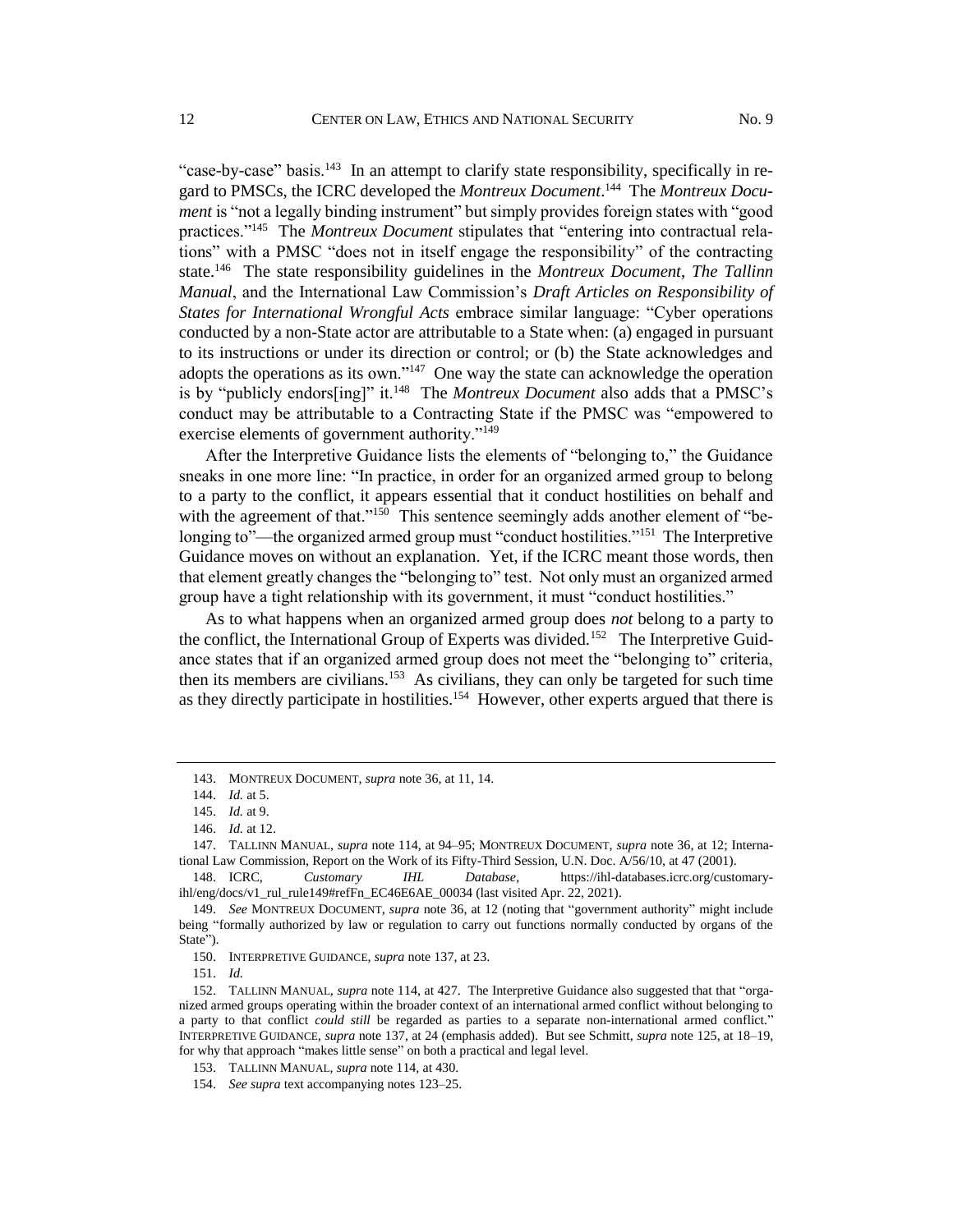no requirement that an organized armed group belong to a party.<sup>155</sup> Under that second approach, all group members could be targeted based on their status, regardless of whether they are directly participating at the time.<sup>156</sup>

# B. Levée en masse

The International Criminal Tribunal for the Former Yugoslavia (ICTY) defines *levée en masse* as "inhabitants of a non-occupied territory who, on the approach of the enemy, spontaneously [take] up arms to resist the invading forces, without having had time to form themselves into regular armed units, and at all times they carried arms openly and respected the laws and customs of war."<sup>157</sup> Given that *levées en masse* are rare on today's battlefields and are not particularly pertinent to the world of cyber,<sup>158</sup> this article spends little time on the topic.

### C. Civilians

According to the Interpretive Guidance, if an individual has not fallen into the previous two categories—armed forces members or *levée en masse*—the individual must be a civilian.<sup>159</sup> Generally, civilians shall not be targeted as the object of an attack.<sup>160</sup> However, there are exceptions. In 1977, Additional Protocol I defined one of these exceptions—a civilian who directly participates in an armed conflict.<sup>161</sup> And in 2008, the Interpretive Guidance recommended an addition—civilians who engage in a "continuous combat function."<sup>162</sup>

# 1. Continuous Combat Function

Somewhat confusingly, the ICRC almost entirely discusses "continuous combat function" in the section of the Interpretive Guidance dedicated to non-international armed conflicts.<sup>163</sup> Some experts have interpreted the term as applying to both international and non-international armed conflicts.<sup>164</sup> Others have interpreted the term as applying only to "non-state organized armed groups in non-international armed conflicts."<sup>165</sup>

According to the Interpretive Guidance, members of an organized group that perform a "continuous combat function" may be attacked on the basis of their membership in that group.<sup>166</sup> In other words, these group members can be attacked even if they are

<sup>155.</sup> TALLINN MANUAL, *supra* note 114, at 430.

<sup>156.</sup> *Id.*

<sup>157.</sup> Prosecutor v. Delalíc et al., Case No. IT-96-21-T, Judgment, ¶ 268 (Int'l Crim. Trib. For the former Yugoslavia Nov. 16, 1998).

<sup>158.</sup> *See* SOLIS, *supra* note 20, at 214–15 ("[T]he *levée en masse* is uncommon in modern times . . . .").

<sup>159.</sup> *See supra* text accompanying notes 137–39.

<sup>160.</sup> AP I, *supra* note 122, art. 51.2.

<sup>161.</sup> *Id.* art. 51.3.

<sup>162.</sup> *See infra* text accompanying notes 169–76.

<sup>163.</sup> *See* INTERPRETIVE GUIDANCE, *supra* note 137, at 27–36 (discussing non-international armed conflict).

<sup>164.</sup> Schmitt, *supra* note 125, at 21–22 ("This combat function criterion applies to members of organized armed groups in both international and non-international armed conflicts.").

<sup>165.</sup> LINDSEY CAMERON, THE PRIVATIZATION OF PEACEKEEPING: EXPLORING LIMITS AND RESPONSIBILITY UNDER INTERNATIONAL LAW 153–54 (2017).

<sup>166.</sup> INTERPRETIVE GUIDANCE, *supra* note 137, at 28.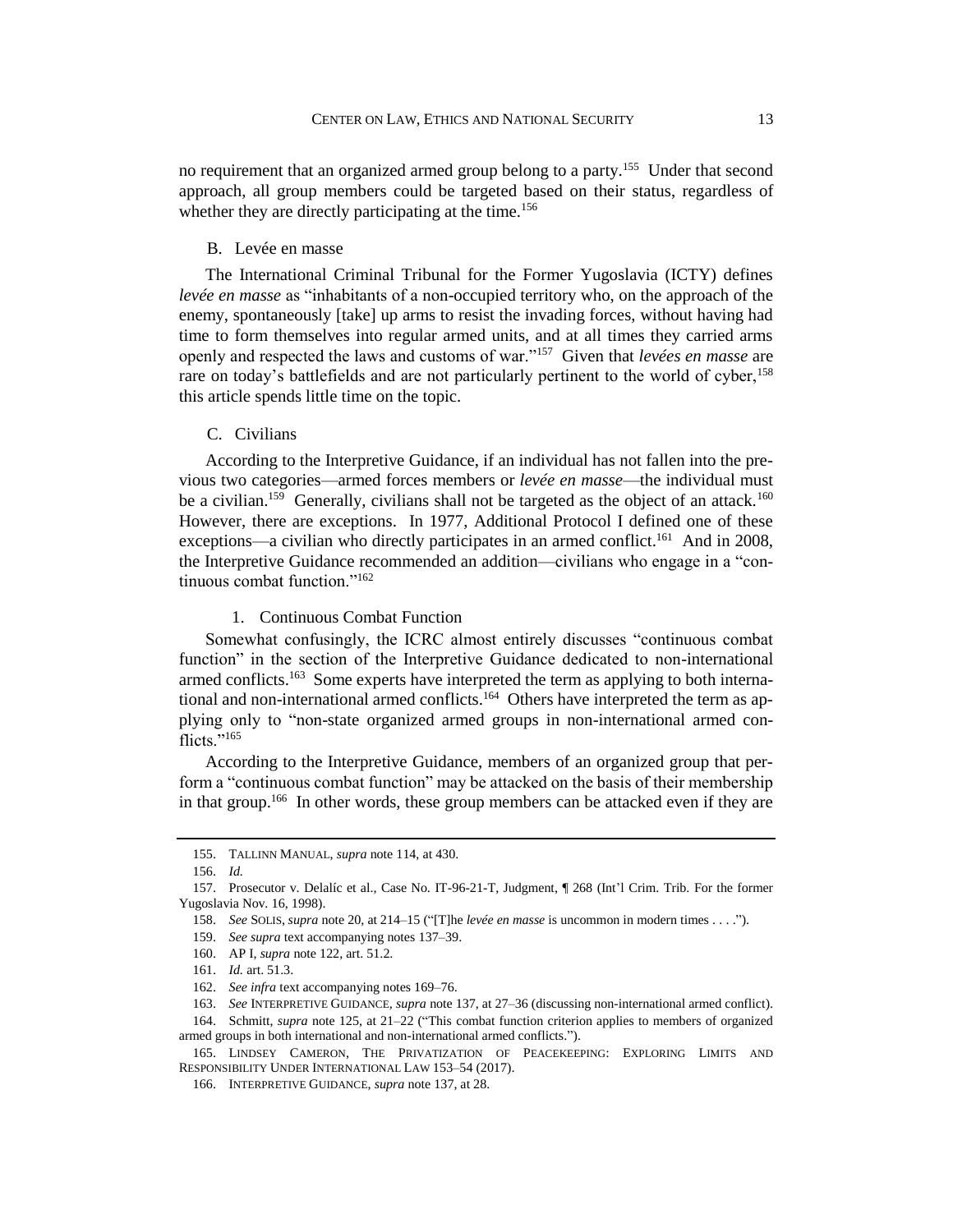not presently engaged in hostile activities at the time. A "continuous combat function" involves actions that rise to the level of "direct participation."<sup>167</sup> In fact, it is easier to think of "continuous combat function" as "continuous direct participation."

According to the Interpretive Guidance, evidence of "continuous combat function" may be openly expressed "through the carrying of uniforms, distinctive signs, or certain weapons."<sup>168</sup> In addition, it may be identified based on conclusive behavior—such as, when a person "has *repeatedly directly participated* in hostilities" that indicates a "continuous function."<sup>169</sup> Again, why not just call the term "continuous direct participation?"

The "continuous" nature of this term is what distinguishes this category from the following category. As noted below "direct participants" carry out similar activities as fighters in "continuous combat function," but only do so in a "spontaneous, sporadic, or temporary" way.<sup>170</sup>

## 2. Direct Participants

The concept of direct participation in hostilities "has vexed . . . students and practitioners" since its inclusion in Additional Protocol I.<sup>171</sup> Direct participation applies to civilians in international and non-international armed conflicts.<sup>172</sup> The "direct participation" status has the following consequences. First, direct participants may be specifically and intentionally targeted.<sup>173</sup> Second, "to the extent that civilians may be attacked under the 'direct participation' rule, their death or injury need not be considered in proportionality assessments."<sup>174</sup> And third, states are not required to consider harm to direct participants when taking "constant care" to "spare" civilians during attack.<sup>175</sup>

Additional Protocol I describes the direct participant status: "Civilians shall enjoy the protection afforded by this Section, [General Protection Against Effects of Hostilities], unless and for such time as they take a direct part in hostilities."<sup>176</sup> Two terms in particular have led to much debate: "direct part" and "for such time."<sup>177</sup> The *Commentary* to Protocol I notes that direct participation refers to "acts of war which by their nature or purpose are likely to cause actual harm to the personnel and equipment of the enemy armed forces."<sup>178</sup> Through the Interpretive Guidance, the ICRC sought to provide more clarity.

The Interpretive Guidance notes that "in determining whether a particular conduct amounts to direct participation," one must consider the total "circumstances prevailing

177. SOLIS, *supra* note 20, at 217.

178. COMMENTARY ON THE ADDITIONAL PROTOCOLS OF 8 JUNE 1977 TO THE GENEVA CONVENTIONS OF

12 AUGUST 1949, ¶ 1679, at 516 (Yves Sandoz, Christophe Swinarski & Bruno Zimmermann eds., 1987).

<sup>167.</sup> *Id.* at 27.

<sup>168.</sup> *Id.* at 35.

<sup>169.</sup> *Id.* (emphasis added)

<sup>170.</sup> *Id.*

<sup>171.</sup> SOLIS, *supra* note 20, at 217.

<sup>172.</sup> *Id.*

<sup>173.</sup> *See* TALLINN MANUAL, *supra* note 114, at 428 ("An act of direct participation in hostilities by civilian renders them liable to be attacked by cyber or other lawful means.").

<sup>174.</sup> *Id.* at 428–29.

<sup>175.</sup> Schmitt, *supra* note 125, at 13.

<sup>176.</sup> AP I, *supra* note 122, art. 51.3.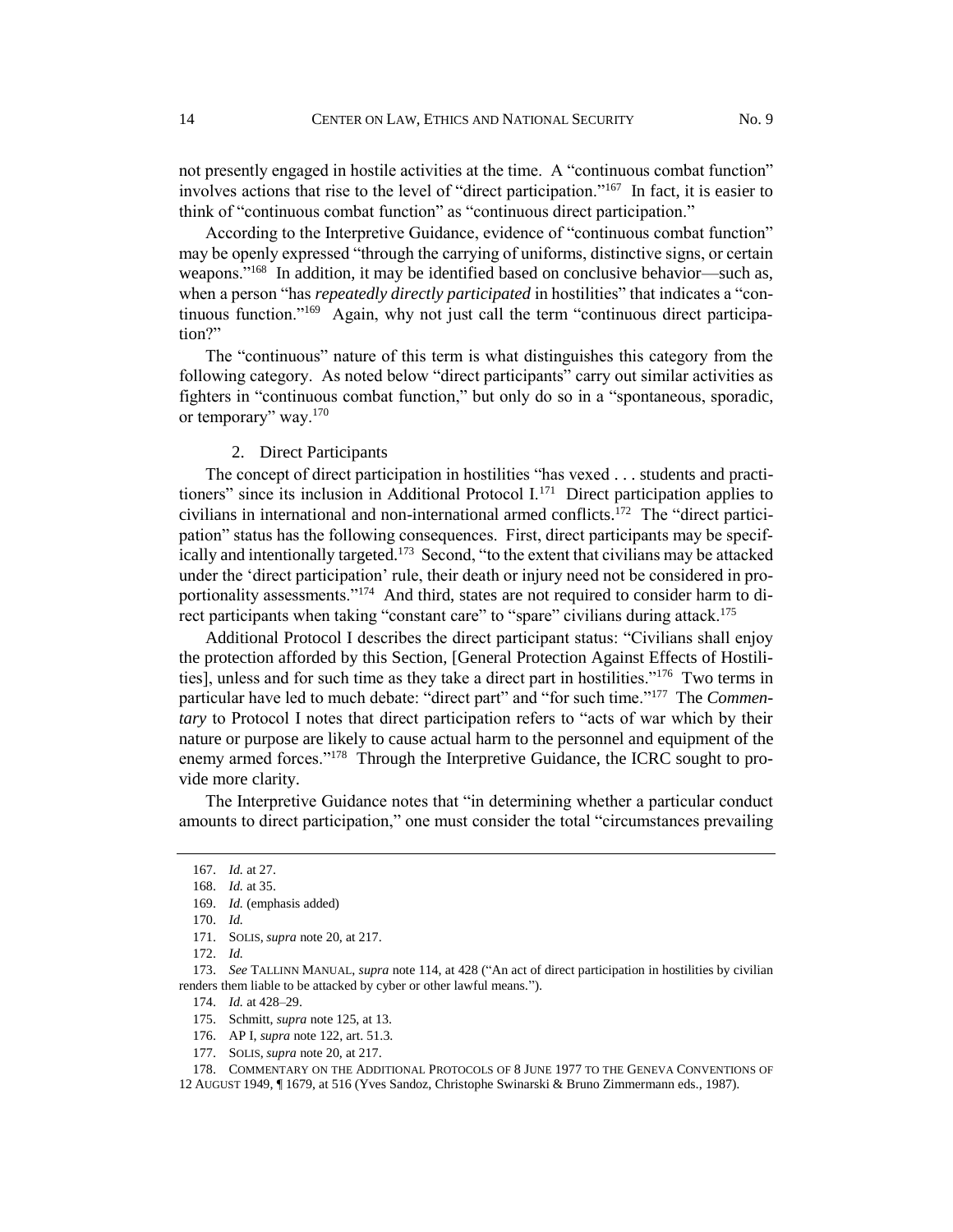at the relevant time and place."<sup>179</sup> To aid in this determination, the Interpretive Guidance outlines three criteria that conduct must meet in order to constitute direct participation. First, the act must meet a threshold of harm: "the act must be likely to adversely affect the . . . military capacity of a party to an armed conflict or . . . to inflict death, injury, or destruction on persons or objects protected against direct attack."<sup>180</sup> Second, there must be a "direct causal link between the act and the harm likely to result."<sup>181</sup> And third, there must be a "belligerent nexus:" "the act must be specifically designed to directly cause the required threshold of harm in support of a party to the conflict and to the detriment of another."<sup>182</sup>

The temporal element of direct participation—"for such time"—is "key with regard to targetability."<sup>183</sup> Civilians forfeit their protection against direct attack "for such time" as they directly participate, and thus the beginning and end of that direct participation must be determined with the "utmost care."<sup>184</sup> Attempting to clarify the temporal element, the Interpretive Guidance provides that: "Measures preparatory to the execution of a specific act or direct participation in hostilities, as well as the deployment to and the return from the location of its execution, constitute an integral part of that act."<sup>185</sup> For instance, when the execution of the qualifying act requires "prior geographic deployment, such deployment already constitutes an integral part of the act."<sup>186</sup>

#### D. What about "Mercenaries"?

Given the frequent use of the layperson definition of "mercenary" in the beginning of this article—as well as the title of Tim Maurer's book, *Cyber Mercenaries*—one might assume that cyber proxies could fit under the "mercenary" description. However, under the law of armed conflict, the "mercenary" term has a strict, narrow definition that generally does not apply to cyber proxies. Mirroring Additional Protocol I, the *Tallinn Manual* denotes "mercenaries" as "unprivileged belligerents," even in cyber operations.<sup>187</sup> Under the law of armed conflict, the following conditions must be fulfilled for an individual to be a "mercenary:" "special recruitment; direct participation in hostilities, desire for private gain as primary motivation; neither a national of a party to the conflict nor a resident of territory controlled by a party; not a member of the armed forces of a party to the conflict; and not sent by another State on official duty as a member of its armed forces."<sup>188</sup>

Even though mercenaries have had a "longstanding role" in armed conflict, "newly independent states had fought against mercenaries in their wars of independence" and "saw little reason" to protect them.<sup>189</sup> These states, particularly including post-colonial

<sup>179.</sup> INTERPRETIVE GUIDANCE, *supra* note 137, at 41–42.

<sup>180.</sup> *Id.* at 46.

<sup>181.</sup> *Id.*

<sup>182.</sup> *Id.*

<sup>183.</sup> TALLINN MANUAL, *supra* note 114, at 431.

<sup>184.</sup> INTERPRETIVE GUIDANCE, *supra* note 137, at 65.

<sup>185.</sup> *Id.*

<sup>186.</sup> *Id.* at 67.

<sup>187.</sup> TALLINN MANUAL, *supra* note 114, at 412.

<sup>188.</sup> *Id.*

<sup>189.</sup> Philip Sutter, *The Continuing Role for Belligerent Reprisals*, 13 J. of Conflict & Sec. L. 93, 112 (2008).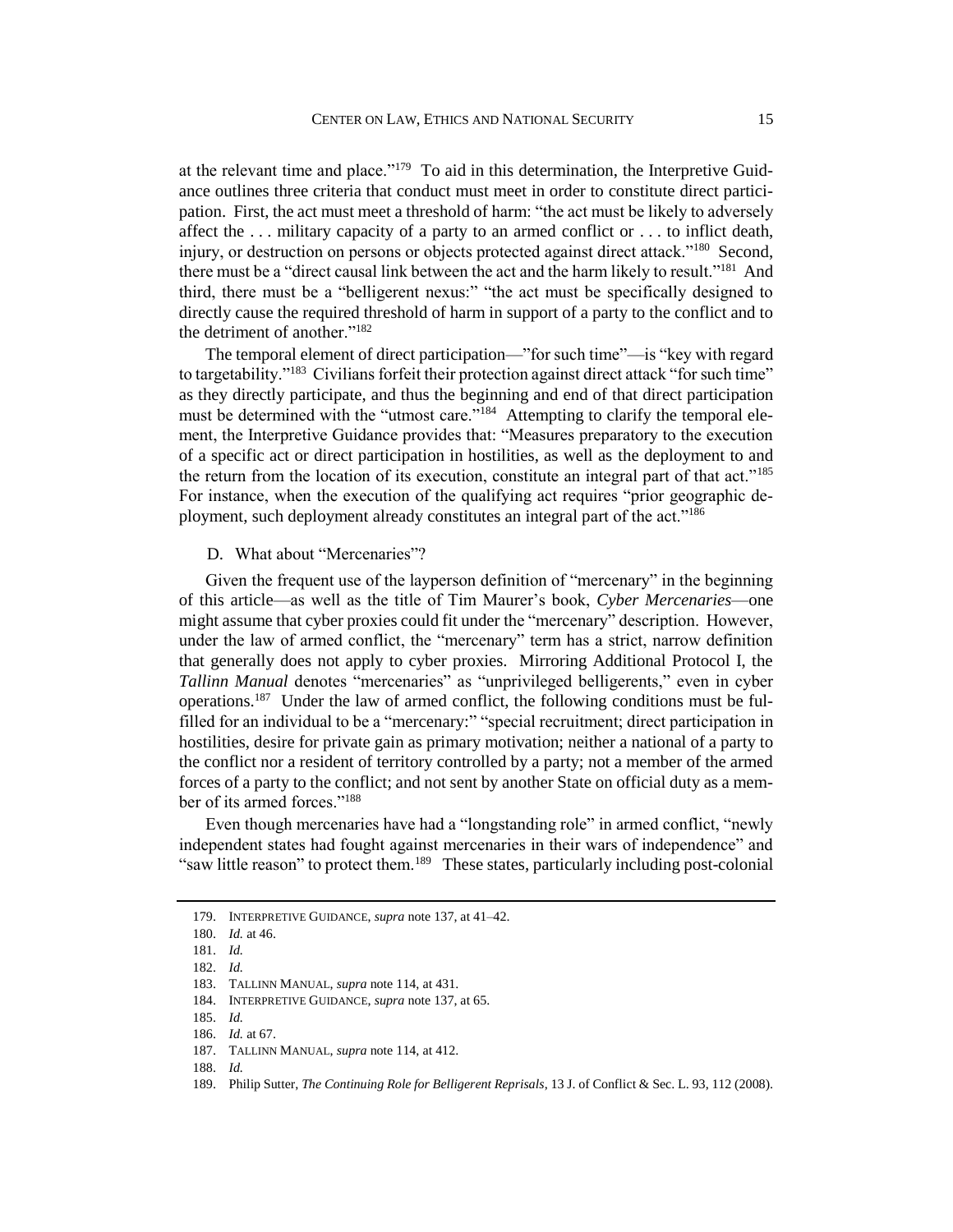Africa, have expressed that unregulated mercenary activity allows "mercenaries to land at an African country in the morning and overthrow the Government by lunch time."<sup>190</sup> Some publications claim that "mercenaryism is now considered illegal by the International Community."<sup>191</sup> However, the *Tallinn Manual* and other experts confirm that while some states have criminalized mercenary activity through conventions, Additional Protocol I "does not criminalize mercenary activity."<sup>192</sup>

IV

## ANALYZING THE THREE TYPES OF CYBER PROXIES

Each type of cyber proxy—"tight leash," "loose leash," and "on the loose"—raises its own questions about the principle of distinction and the individual statuses of its members. This section will work through those evaluations and make recommendations regarding how best to interpret the law of armed conflict in this context.

# A. Taking "Mercenary" Off the Table

As an initial matter, very few individuals in these cyber proxies would classify as mercenaries. As to PMSCs, the United States places enough regulations on the companies to generally rule out the mercenary label. For example, firms must be US-owned or "possess a favorable National Interest Determination."<sup>193</sup> Plus, "all individuals performing the work must be US citizens" and must have certain security clearances.<sup>194</sup> In placing those restrictions, the United States essentially ensures that personnel will not include non-nationals and thus will not include mercenaries. As to hacktivists, the point in "hacktivism" is to play some part in political activism. Thus, even if paid for their services, hacktivists are unlikely to fall under the definition of mercenary since their "primary motivation" is not a "desire for private gain." Thus, the "mercenary" label applies to very few fighters in the cyber proxy world.<sup>195</sup>

Even if a cyber fighter did qualify as a mercenary, that status would have practically no pertinent legal implications. Mercenaries are neither "part of the armed forces of a party to the conflict" nor are they *levée en masse*.<sup>196</sup> Thus, they are civilians.<sup>197</sup> As with other civilians, depending on their conduct, their status could rise to the level of direct participation or continuous combat function.<sup>198</sup> In other words, for targeting purposes, the analysis would be the same for mercenaries as it is for any other civilian.

<sup>190.</sup> Katherine Fallah, *Corporate Actors: The Legal Status of Mercenaries in Armed Conflict*, 88 Int'l Rev. Red Cross 599, 601 (2006).

<sup>191.</sup> FINABEL, *supra* note 10, at 5.

<sup>192.</sup> *See* Fallah, *supra* note 196, at 607–10 ("The major point of distinction is that Protocol I does not criminalize mercenary activity, whereas the mercenary conventions do."); TALLINN MANUAL, *supra* note 114, at 413 (describing mercenaries as "unprivileged belligerents" who lack "combatant status," which "is especially important in light of the criminalization of mercenaries by many States").

<sup>193.</sup> MAURER, *supra* note 19, at 78.

<sup>194.</sup> *Id.*

<sup>195.</sup> Fallah, *supra* note 196, at 610 (analyzing the "narrow scope" of the definition of "mercenary").

<sup>196.</sup> SOLIS, *supra* note 20, at 132.

<sup>197.</sup> *Id.*

<sup>198.</sup> *Id.*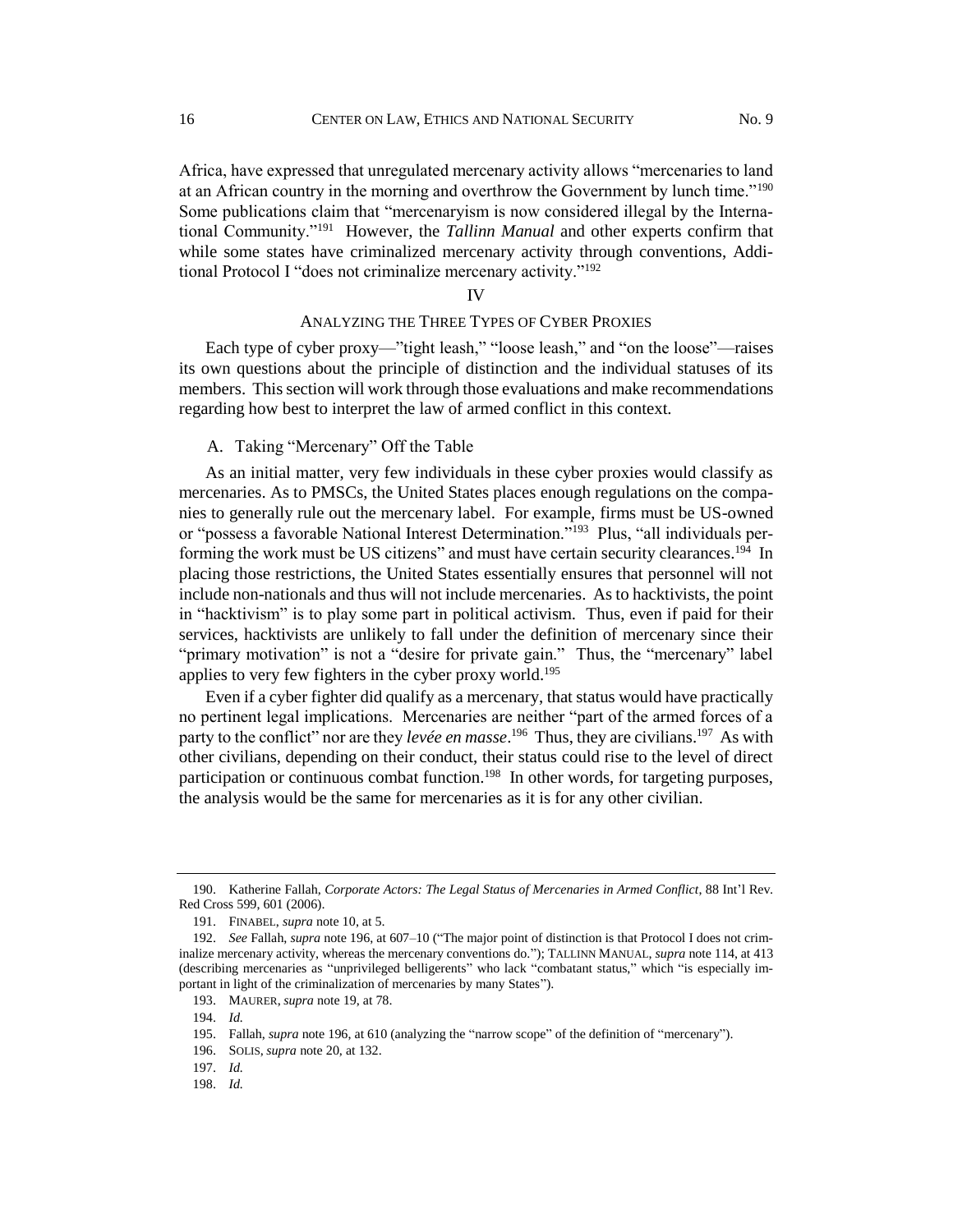#### B. Analyzing American PMSCs on a "Tight Leash"

The Interpretive Guidance remarks that the "special role" of PMSC personnel requires that their status be determined with "particular care" due to the closeness of these contractors "to the armed forces and the hostilities."<sup>199</sup> Yet, the Interpretive Guidance provides complicated, conflicting instructions.

As an initial matter, the "tight leash" American PMSCs likely meet the "armed," "organized," and "belonging to" elements. As to being "armed," cyber PMSCs possess the abilities to penetrate target systems and offer a "broad range of services" ranging from defensive to offensive.<sup>200</sup> Experts indicate that carrying a computer with destructive capabilities can qualify as carrying a weapon.<sup>201</sup> As to being "organized," private cybersecurity companies function within a corporate structure and are highly regulated.<sup>202</sup>

And third, a "tight leash" PMSC would likely belong to a party to the conflict under the Interpretive Guidance. These companies sign contracts with the government, sometimes followed by press releases.<sup>203</sup> These actions "officially declare" the agent-proxy relationship. Moreover, the Interpretive Guidance states that "[w]ithout any doubt, an organized armed group can be said to belong to a State if its conduct is attributable to that State under the international law of State Responsibility."<sup>204</sup> The conduct of "tight leash" PMSCs would be "attributable" to the United States under the current law of state responsibility. In a "tight leash" relationship, PMSC personnel physically work side-by-side with the armed forces.<sup>205</sup> Their members are not even permitted to work remotely.<sup>206</sup> Furthermore, the United States government has indicated its ability to punish PMSC personnel for misconduct.<sup>207</sup> For these reasons, the PMSC engages under the State's "instructions" and works "under its direction or control."<sup>208</sup>

American PMSCs, therefore, seem to qualify as "organized," "armed," and "belonging to a party to the conflict." One might assume that the analysis is over and that the PMSC is considered "part of the armed forces." The Interpretive Guidance, after all, asserts that "all armed actors showing a sufficient degree of military organization and belonging to a party to the conflict *must be regard as part of the armed forces* of that party."<sup>209</sup> According to that sentence, as long as a group is armed, organized, and "belonging to" a party, a group member is targetable. That standard is based on membership, not conduct.

<sup>199.</sup> INTERPRETIVE GUIDANCE, *supra* note 137, at 37.

<sup>200.</sup> MAURER, *supra* note 19, at 74, 77.

<sup>201.</sup> *See* TALLINN MANUAL, *supra* note 114, at 103 (noting that for the purposes of the Manual, computers can be considered cyber weapons under certain circumstances). *But see* Maurizio D'Urso, *The Cyber Combatant: A New Status for a New Warrior*, 28 PHIL. & TECH. 475, 476 ("[A] computer is not considered a weapon.").

<sup>202.</sup> MAURER, *supra* note 19, at 78.

<sup>203.</sup> *See* Sternstein, *supra* note 54 and ("U.S. Cyber Command plans to outsource . . . to a team of six contractors, including Booz Allen Hamilton, SAIC and CACI.").

<sup>204.</sup> INTERPRETIVE GUIDANCE, *supra* note 137, at 23.

<sup>205.</sup> *See supra* text notes 65–67 and accompanying text.

<sup>206.</sup> MAURER, *supra* note 19, at 78.

<sup>207.</sup> *Id.*

<sup>208.</sup> MONTREUX DOCUMENT, *supra* note 36, at 9.

<sup>209.</sup> INTERPRETIVE GUIDANCE, *supra* note 137, at 22.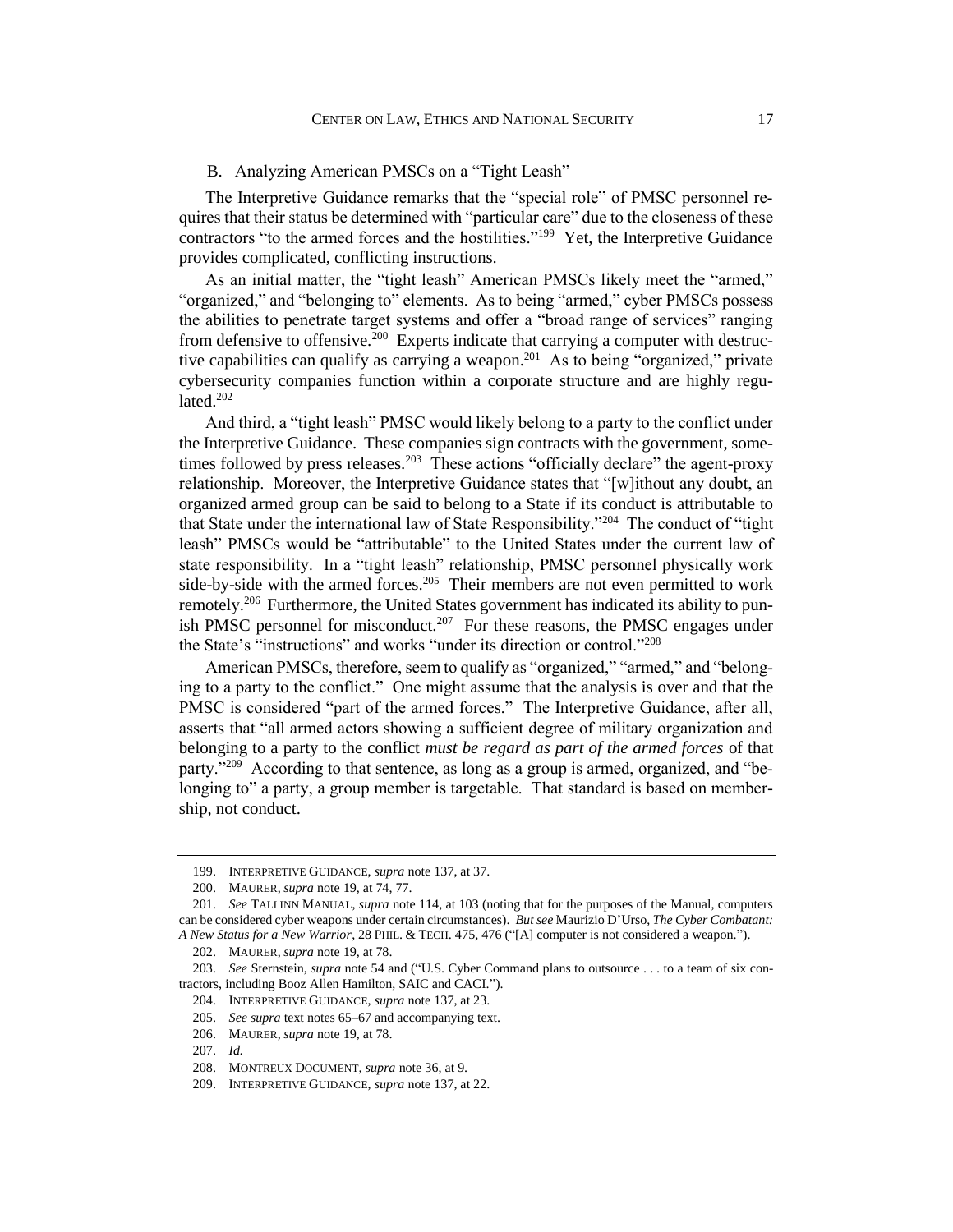However, in a different part of the Guidance, the ICRC slips in another element. The Interpretive Guidance remarks that "[most PMSC personnel] have not been incorporated into State armed forces and assume functions that clearly do not involve . . . [a] continuous combat function."<sup>210</sup> The Interpretive Guidance continues: "In practice, in order for an organized armed group to belong to a party to the conflict, it appears essential that it is conducting hostilities on behalf and with the agreement of that party."<sup>211</sup> As an initial matter, this business about "continuous combat function" and "conducting hostilities" is drafted so vexingly that one scholar thought the terms only applied to noninternational armed conflict.<sup>212</sup> Nonetheless, given that the terms are woven through a discussion that is neither labelled as "international" nor "non-international" armed conflict, one can assume that they apply to both. Moreover, one can assume—though it's also never clarified—that "continuous combat function" and "conducting hostilities" refer to the same idea. That is, an "organized armed group belonging to a party" must also commit certain continuously hostile acts in order to be "part" of the armed forces.

This fourth "continuous combat function" element adds a temporal dimension. For example, what if a cyber PMSC carried out "hostile conduct" throughout the month of January but then abruptly stopped. Three months later, is the group still considered part of the armed forces? Foreign states trying to target PMSCs would have to sit around discussing whether, at any moment, a company is continuously conducting "hostile conduct" in cyberspace. That mental gymnastics seems identical to the direct participation analysis that is usually done *after* one determines that a group is neither "part of the armed forces" nor *en levée masse*. What is the point in having a status designation for an "organized armed group belonging to a party" if we have to do a continuous combat function analysis anyway? There may be a reasonable answer to this question—but it cannot be found in the Interpretive Guidance.

Nonetheless, the Interpretive Guidance does get one thing right. In determining whether a group is "part of the armed forces," there should be a conduct requirement. Without that element, a PMSC that never attacks the enemy, but simply boosts cyber defense systems, could be targetable at any time during an armed conflict.

But the conduct requirement should not be the Interpretive Guidance's "continuous combat function." That standard puts far too much burden on the harmed state. Cyber operations are often done with anonymization.<sup>213</sup> We cannot expect a commander to have enough evidence to determine that a particular organized armed group has continuously attacked at a level of direct participation. We would be lucky to identify one of those attacks. Thus, if a group is "organized," "armed," "belonging to a party," and has conducted "direct participation" in an armed conflict, that group should be considered part of the armed forces. Under this system, states are disincentivized from allowing PMSCs to conduct inherently government conduct, such as direct participation. Once they do, that group becomes targetable based on membership in the group.

At the moment, the United States maintains the position that it does not delegate

<sup>210.</sup> *Id.* at 38.

<sup>211.</sup> *Id.* at 23.

<sup>212.</sup> CAMERON, *supra* note 171, 153–54.

<sup>213.</sup> *See supra* note 41 and accompanying text.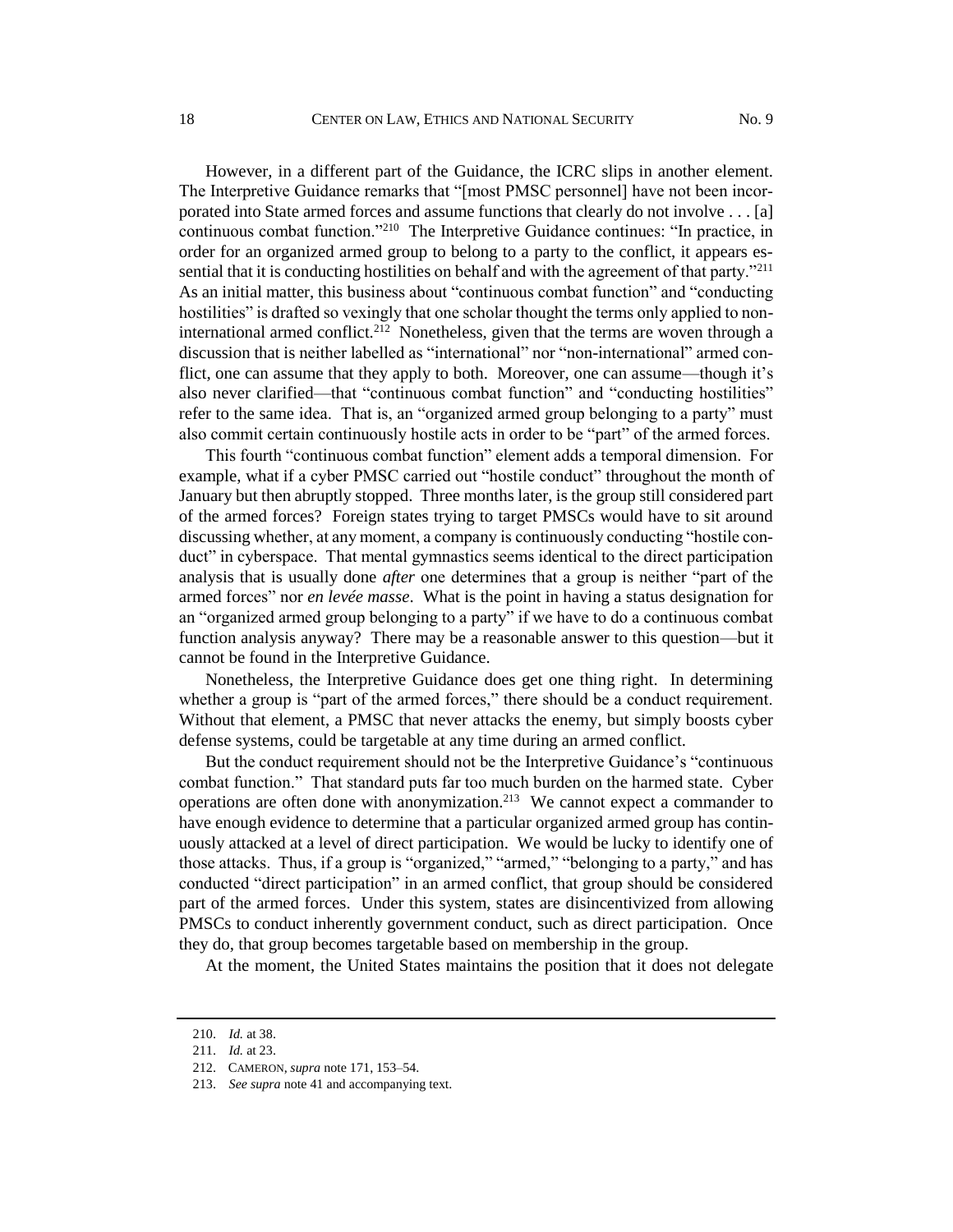inherently governmental activities to its cyber PMSCs.<sup>214</sup> This policy could change since the companies can clearly have the abilities to offer the "full length of the spear," including the "deadly tip."<sup>215</sup> Nonetheless, the original policy is there for a reason. Our military likely has more discipline, legal training, and accountability than a private military company.<sup>216</sup> States should be incentivized to keep inherently government activities within the military. And if they decide to delegate that power to private companies, the personnel in those companies must accept that they are targetable simply based on membership in that group.

# C. Analyzing Iran's "Loose Leash" Cyber Proxies

"Loose Leash" cyber proxies probably will not meet the criteria for an "organized armed group belonging to a party." First, they are not particularly "organized." These groups are often comprised of a "loose group of individuals" spread across multiple states.<sup>217</sup> The members of the group have likely spoken only over the Internet, never meeting in person.<sup>218</sup> Moreover, as to the indicted Iranian hackers, some used their own pseudonyms when "publicly boast[ing]" about their Web defacements.<sup>219</sup> A fully organized group probably would not display such individuality.

Moreover, these "loose leash" Iranian hackers likely did not "belong" to the Iranian government, assuming the government did not provide them with specific instructions. The hackers seemed to work for "front" companies coordinated to some extent by the Iranian government.<sup>220</sup> The "belonging to" analysis hinges on how close those "front companies" were to the government. According to the U.S. indictment, the Iranian government provided resources and shepherded the individual hackers into these front companies.<sup>221</sup> However, Iran never "publicly endorsed" the hackers, and there is no evidence that the government provided them with "specific instructions."<sup>222</sup> Thus, based on the evidence in the U.S. indictment alone, these "loose leash" proxy groups would not belong to the Iranian government.

Since the "loose leash" proxies cannot be labelled as "organized armed groups belonging to a party," the members in these groups retain their civilian status. Thus, the members of these groups could qualify as direct participants or even possess a "continuous combat function," depending on their conduct.

<sup>214.</sup> *See* MAURER, *supra* note 19, at 77 (noting that it is difficult to pinpoint what exactly constitutes inherently governmental functions, but that American PMSCs do not partake in the "deadly" part of the spectrum).

<sup>215.</sup> *Id.*

<sup>216.</sup> *See* GOMEZ DEL PRADO, *supra* note 32 (considering PSMC-related accountability issues); MCFATE, *supra* note 1, at 138–39 (debating the difficulty of regulating mercenaries).

<sup>217.</sup> MAURER, *supra* note 19, at 83, 127.

<sup>218.</sup> *See* TALLINN MANUAL, *supra* note 114, at 404 (noting that organizing a group purely over the Internet could indicate lack of organization).

<sup>219.</sup> *See* MAURER, *supra* note 19, at 87 (discussing pseudonyms posted next to pictures of defaced websites such as: "special thank[s]" to "Farzad\_Ho, rAbiN\_hoOd, and R3D.Mind"). Tim Maurer mentions that the public boasting via individual pseudonyms ended a couple of months before the attack on the US financial institutions. *Id.* at 87. Perhaps, the group became more organized at that time.

<sup>220.</sup> MAURER, *supra* note 19, at 86.

<sup>221.</sup> *See supra* notes 81–94 and accompanying text.

<sup>222.</sup> *Id.*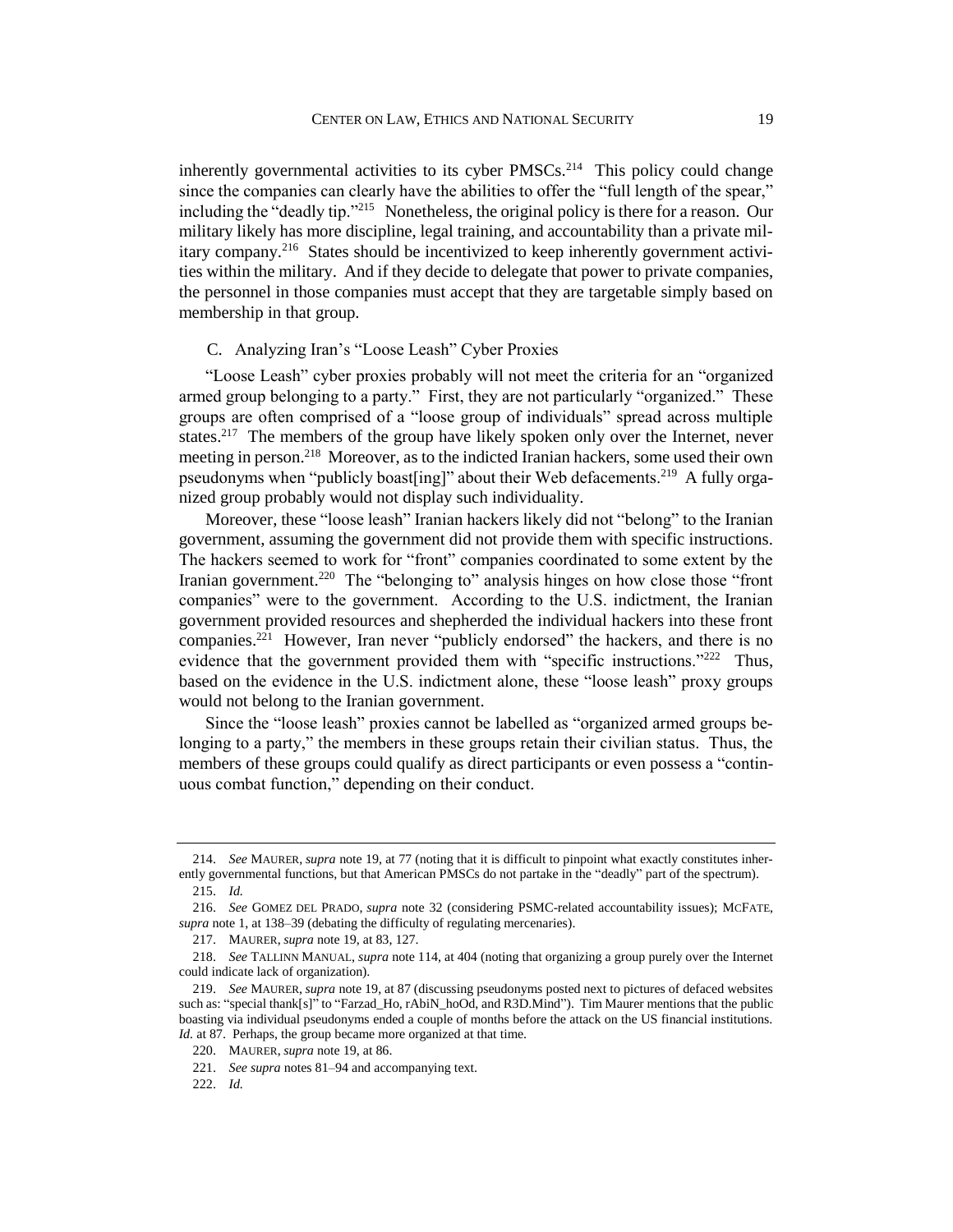#### D. Analyzing Russian Hacktivists "On the Loose"

Hacktivists "on the loose" almost certainly cannot constitute "organized armed group[s] belonging to a party." In fact, these groups are even less likely to be "organized" or "belonging to a party" than the "loose leash" groups discussed previously. For these hacktivists, there is no governmental direction, control, or public endorsement—hence, the term "on the loose."

Therefore, the "on the loose" hacktivists retain their civilian status. The next question becomes whether they are "direct participants." Given the steady escalation of hacktivist operations,<sup>223</sup> a hacktivist group could certainly directly participate in a future armed conflict. It should be noted that in order to directly participate, a hacktivist's conduct would need to be "specifically designed" to cause harm "*in support of a party* to the conflict."<sup>224</sup> Although the group has loose ties to the government, the group would still need to meet this "belligerent nexus." Consequently, hacktivists who enter a conflict without any intention to aid the current parties in the conflict would not count as direct participants.

More interesting issues arise if we assume a future hacktivist *does* commit an act of direct participation. In that scenario, the hacktivists may be targetable "for such time" as they directly participate.<sup>225</sup> The question then becomes: when does a hacktivist's direct participation begin? And when does it end? After all, a hacktivist may only be targeted during this period.<sup>226</sup>

Experts disagree on the bounds of this temporal element. According to the Interpretive Guidance, the time period should include "actions immediately preceding or subsequent to the qualifying  $act.^{227}$  For instance, a hacktivist would be considered a direct participant when "travelling to and from the location" where the individual's computer is being used to mount an operation.<sup>228</sup> Other scholars have proposed extending the time period "as far 'upstream' and 'downstream' as a causal link exist[s]." $^{229}$ Under that "causal link" theory, the time period would begin once an individual starts "probing the target system for vulnerabilities."<sup>230</sup>

However, the temporal element should commence earlier than proposed in either of those theories. If the United States gains intel that a Russian hacktivist group is *planning* to directly participate in hostilities, the United States should be able to target that group. Assuming the military has reasonable intel about the planned attack, there is no practical reason to force the military to wait until the hacktivist walks to his computer or begins the process of exploiting system vulnerabilities.

<sup>223.</sup> *See generally* Denning, *supra* note 42 (outlining the increase in hacktivist activity).

<sup>224.</sup> INTERPRETIVE GUIDANCE, *supra* note 137, at 46.

<sup>225.</sup> TALLINN MANUAL, *supra* note 114, at 428.

<sup>226.</sup> *Id.*

<sup>227.</sup> *Id.* at 431.

<sup>228.</sup> *Id.*

<sup>229.</sup> *Id.*

<sup>230.</sup> *Id.*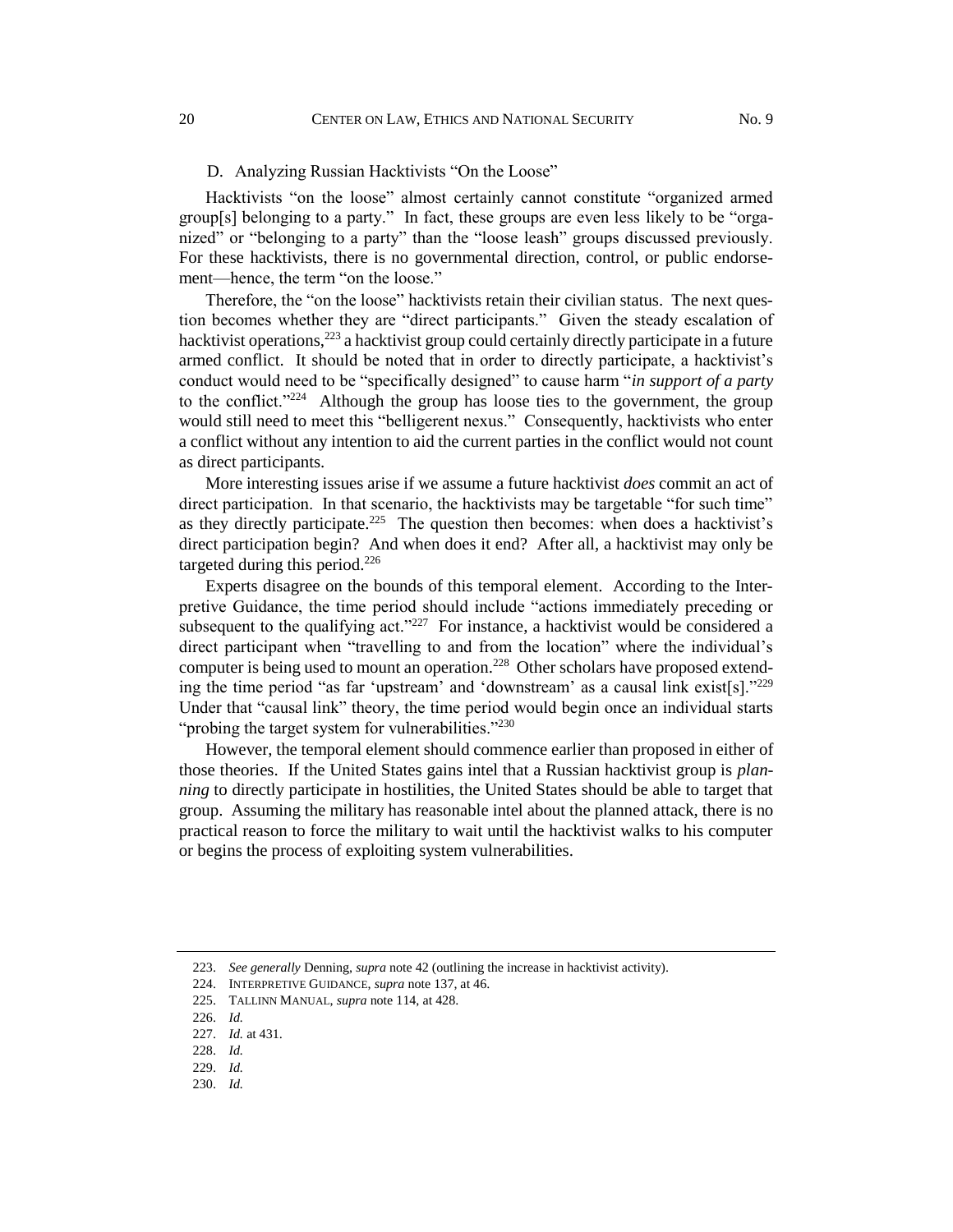As to when the time period ends, the Interpretive Guidance provides that the participation concludes upon "return from the location of [the act's] execution."<sup>231</sup> That theory, however, is based on kinetic warfare. The theory pertains to the deployment and return of fighters.<sup>232</sup> However, geography has little relevance in cyber operations.<sup>233</sup> Cyber operations are often far removed from the harmed location.<sup>234</sup> Moreover, in the cyber context, it might take months or even years for a harmed state to determine who attacked it.<sup>235</sup> Imagine the following scenario: a Russian hacktivist attacks the United States in January, but the United States is unable to identify its attacker until May. Under the Interpretive Guidance, the United States is out of luck. The United States would not be able to target the individual unless it could connect that same hacktivist to other direct participation attacks between January and April (an unlikely development given it took four months to connect the hacker to the first attack). If the attacks were made with enough frequency, the hacktivist may obtain "continuous combat function" and thus would be targetable.

Likely reacting to this impracticality, a few experts proposed that the period of participation should extend to when the enemy assesses damage to their system.<sup>236</sup> While that timeline makes more sense than the Interpretive Guidance, it also does not suffice. When a state assesses the damage to its system, it still may not know who caused that damage.<sup>237</sup> If a hacktivist is willing to attack at the level of direct participation, we have to believe they are likely to do it again. Thus, if we caught them in the act once, they should not be able to hide behind a veil of legalese. Furthermore, allowing hacktivists complete protection before we can even assess the culprit only incentivizes these "on the loose" cyber proxy relationships. The "on the loose" relationship is grounded in a lack of regulation and a lack of accountability. It is unreasonable to incentivize such an unstable and potentially chaotic structure.

Instead, a hacker's direct participation should continue for as long as the harmed foreign state reasonably believes that the hacker will attack again. If the state has reasonable belief the hacker is planning another attack, then the state may view the hacker as continuing to directly participate in the hostilities. In analyzing whether there is reasonable belief that the hacker will attack again, a state can look at the following factors: the severity of the initial attack, the political condition of the armed conflict, whether the hacktivist's host government took action against the hacktivist, whether the

<sup>231.</sup> INTERPRETIVE GUIDANCE, *supra* note 137, at 65.

<sup>232.</sup> *Id.* at 65, 67.

<sup>233.</sup> Brig. Gen. (ret.) David Wallace et al., *Direct Participation in Hostilities in the Age of Cyber: Exploring the Fault Lines*, 12 Harv. Nat'l Sec. J. 164, 194 (2021).

<sup>234.</sup> *Id.* at 195.

<sup>235.</sup> *See supra* note 41 and accompanying text; Neri Zilber, *The Rise of the Cyber Mercenaries*, FOREIGN POL'Y, Aug. 31, 2018 ("[T]he international nature of computer technology . . . makes it hard to ascertain the origin of a cyberattack. That lack of attribution then makes it harder for governments to respond, and the lack of a threat of reprisal makes deterrence difficult, if not impossible.").

<sup>236.</sup> TALLINN MANUAL, *supra* note 114, at 431.

<sup>237.</sup> *See* MCFATE, *supra* note 1, at 200 ("Russia has become a disinformation superpower, employing a 'kill 'em with confusion' strategy. And it's working. The evidence is everywhere: making a war in Ukraine invisible, hacking the 2016 US presidential election, stoking the Brexit vote, supporting fringe political groups . . . . Russia is now an empire of lies.").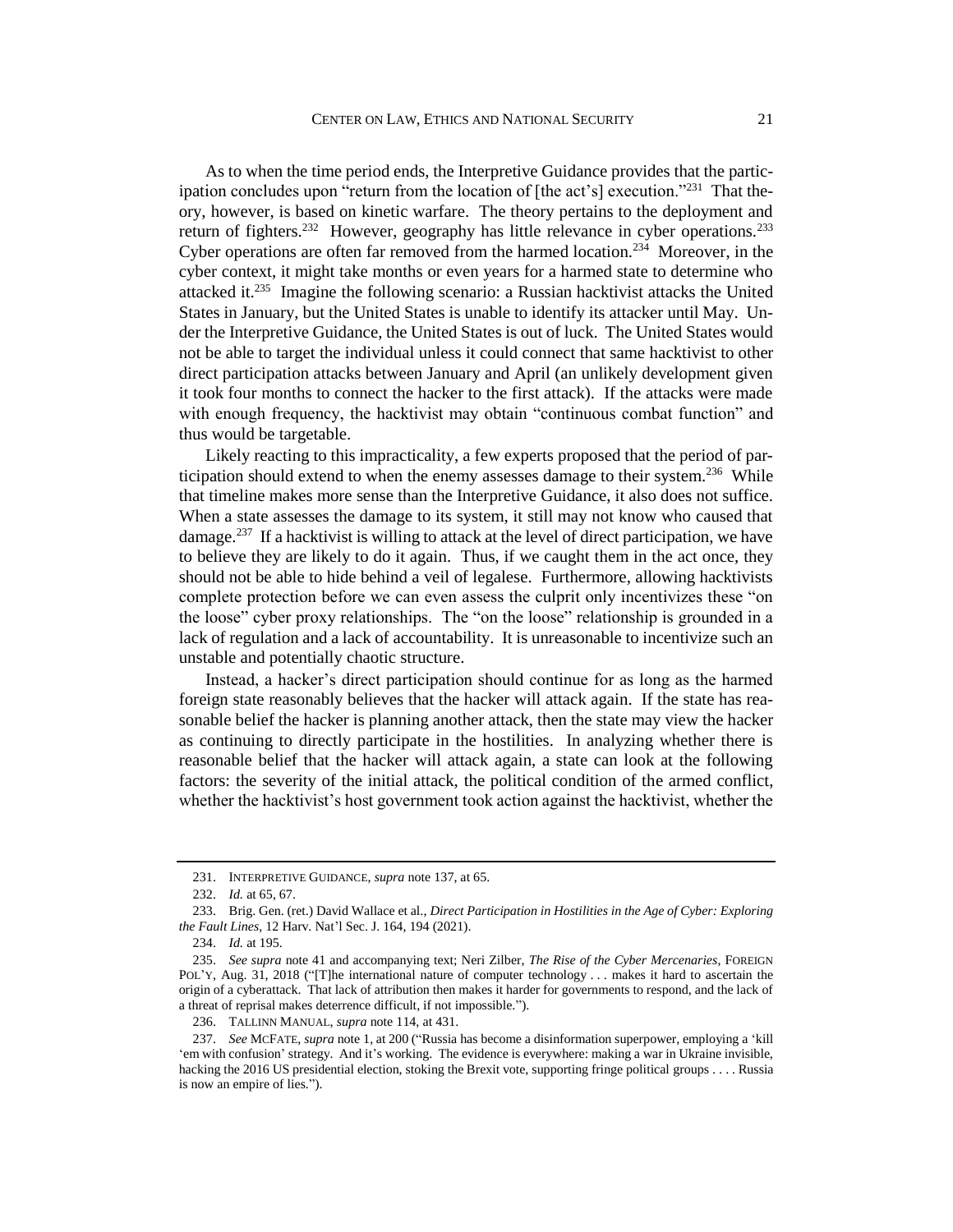host government condemned the original attack, whether the hacktivist has directly participated in hostilities at other times.

In reaction to this proposal, a skeptical reader might argue for a more literal interpretation of Additional Protocol I. The skeptic may point out that under this proposal, it is possible that a civilian who is *not* directly participating will be targeted. But isn't that always the case? The law of armed conflict can only expect a commander to look at the facts in front of him. If the total circumstances give the commander reasonable belief that a hacker will again directly participate, the commander should be able to take action. When civilians directly participate in an armed conflict, they must accept that they have opened themselves up to this analysis. Perhaps, this threat will even deter some civilians from entering the battlefield in the first place.

Notably, this proposed analysis would address another "important issue in the cyber context:" cyber operations often have "delayed effects."<sup>238</sup> The *Tallinn Manual* illustrates this phenomenon with the example of a "logic bomb designed to activate at some future point."<sup>239</sup> That "future point" could occur after a predetermined period, on the orders of a particular person, or upon the performance of a specific action by the target system.<sup>240</sup> The Interpretive Guidance experts split in how to determine the beginning and end of "direct participant" status in this situation.<sup>241</sup> The earlier proposal solves this dilemma as well. The hacktivist's direct participation would span until the targeted foreign state has identified the perpetrator and no longer has reasonable belief that the group will strike again. Because of the delayed effects and anonymization so easily employed in cyber, the law of armed conflict must adapt. Moreover, the law should not penalize a state that maintains strict regulations over its proxies, while rewarding one that lets them "loose." Playing this game of hide and seek—where hackers loosely connected to their governments can strike and then immediately hide behind legal status—punishes the regulated and rewards the chaotic.

#### **CONCLUSION**

As evidenced by the controversial Interpretive Guidance, experts struggle to apply the principle of distinction to states using proxies to carry out kinetic attacks. Cyber warfare merely complicates this already murky area.

After analyzing the principle of distinction as applied to various types of cyber proxies, this article proposes the following: (1) A cyber proxy that is organized, armed, belonging to a party to the conflict, and has directly participated in the conflict should be considered part of the armed forces. That group's personnel would thus be targetable based on their membership in the group. (2) The "for such time" element of direct participation should begin when a cyber proxy starts planning to commit an act of direct participation. The foreign state looking to target the cyber proxy must undertake that analysis on a good faith basis using the information it has at the time. (3) After directly participating in the conflict, a cyber proxy's direct participation status should continue

<sup>238.</sup> TALLINN MANUAL, *supra* note 114, at 431.

<sup>239.</sup> *Id.*

<sup>240.</sup> *Id.*

<sup>241.</sup> *Id.*